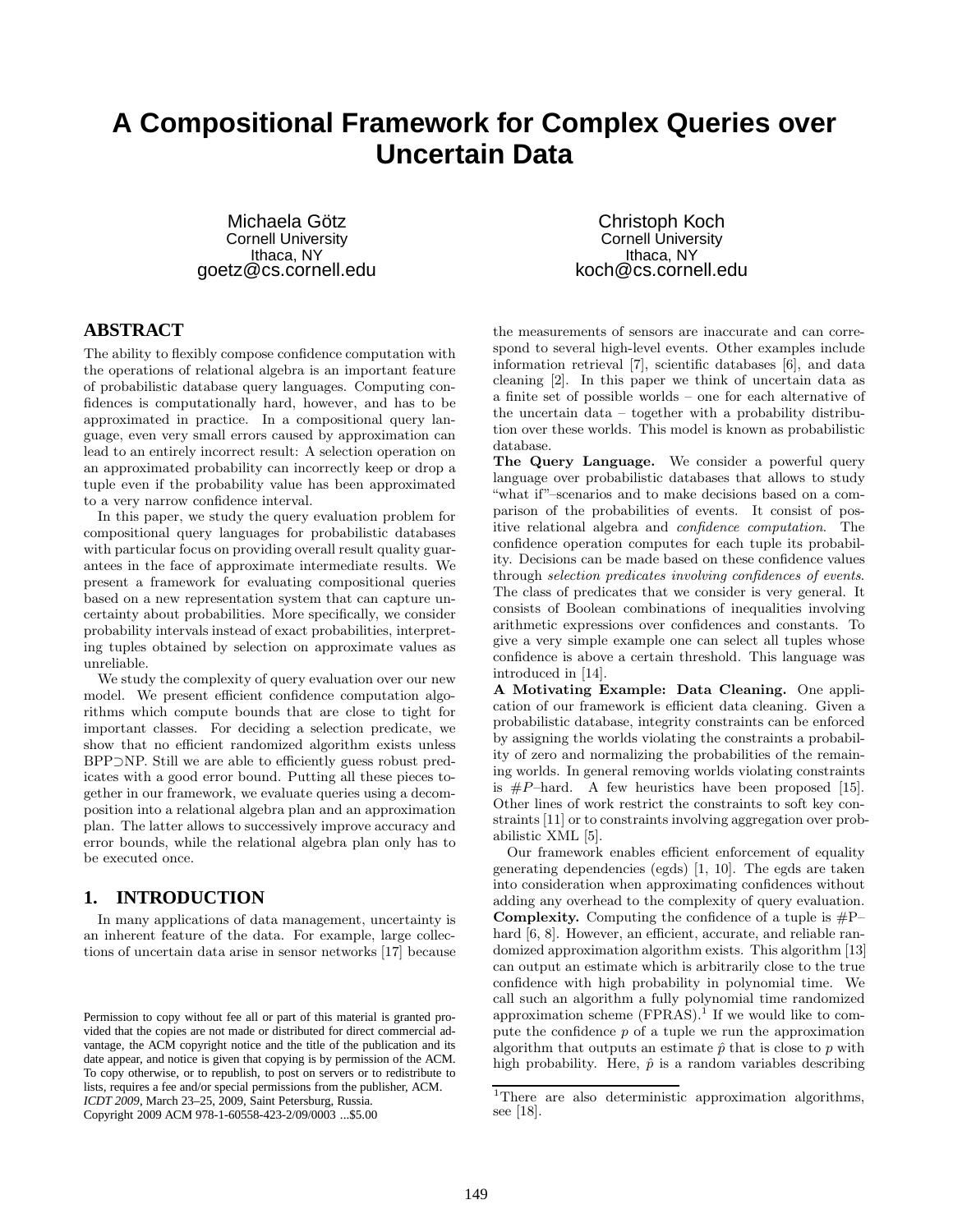the output of the algorithm. The guarantee of the algorithm given  $\delta$  and  $\epsilon$  is that with probability at least  $1 - \delta$ the estimate  $\hat{p}$  is close to the true value p, i.e.

$$
\Pr\left[\frac{\hat{p}}{1+\epsilon} \le p \le \frac{\hat{p}}{1-\epsilon}\right] \ge 1-\delta.
$$

Also, deciding a predicate is hard. We prove that already deciding simple predicates of the form "confidence op  $c$ ", where or ∈  ${ \leq, \leq, \geq, > }$  is #P-hard. We further show that no non-trivial predicate can be estimated with an error probability bounded by 1/3 unless BPP⊃NP, which is considered unlikely. BPP is the class of decision problems for which a poly–time randomized algorithm exists outputting the correct answer with probability  $\geq 2/3$ . This negative result is a worst case result. There are cases in which we can output the value of a predicate correctly with high probability.

Beyond Probabilistic Databases. A major challenge arises in the composition of randomized approximation operations. The approximate results cannot be captured as a probabilistic database any longer. This is because the selection of tuples based on their approximate confidence is unreliable. The following example illustrates this.

Example 1.1. Let us assume that we want to select all tuples with confidence at least c. We can use a FPRAS to compute an estimate  $\hat{p}$  of the confidence p of a tuple that is fairly accurate with high probability, i.e.  $Pr\left[\frac{\hat{p}}{1+\epsilon} \leq p \leq \frac{\hat{p}}{1-\epsilon}\right]$  $\geq 1 - \delta$ . Now, there are three possible cases:

**1.**If  $\frac{\hat{p}}{1+\epsilon}$  ≥ *c* then with probability at least 1 –  $\delta$  we should select the tuple.

**2.** If  $\frac{\hat{p}}{1-\epsilon} < c$  then with probability at least  $1-\delta$  we should NOT select the tuple.

3. Otherwise we cannot make a guess of whether or not the tuple should be selected.

In the first case the probability of the tuple is between  $1 - \delta$  and 1. In the second case the probability of the tuple is between 0 and  $\delta$ . In the third case we can only give the trivial bounds on the probability which are 0 and 1.  $\Box$ 

We introduce a succinct representation system generalizing the one of [3] that can capture interval probabilities instead of exact probabilities. The semantics is that any probability distribution consistent with the intervals is possible. Modeling uncertainty of the probabilities has been done for probabilistic databases [16, 21] and XML [9, 22]. In all prior work the dependencies considered are so basic that confidence computation becomes easy. In our work we consider arbitrary dependencies.

Complexity with Interval Probabilities. Computing the confidence exactly is  $#P$ –hard even if the probabilities are known exactly, but a FPRAS is known. We show that only knowing interval probabilities makes this problem harder. However, we present an efficient randomized approximation algorithm for the case that the interval probabilities were introduced by the unreliability of selection predicates. Framework. We present a framework for efficiently evaluating arbitrarily composed queries. None of the existing systems [3, 6, 20] can do this. In this framework queries are decomposed into an approximation plan and a relational algebra plan. The former allows to successively improve the accuracy and the error bounds. The latter has to be executed only once and standard optimization techniques can be employed.

In summary our contributions are as follows:

- We study a powerful query language over uncertain data. This language is formally introduced in Section 3. We design a representation system extending the one of [3] in Section 2 such that arbitrarily composed queries are transformations from one instance to another. In our representation system we can represent uncertainty of the probability distribution over the possible worlds by considering probability intervals instead of exact probabilities.
- We present a framework for query processing in Section 4 in which queries are decomposed into an approximation plan and a relational algebra plan. The former allows to successively improve the accuracy and the error bounds. The latter has to be executed only once and standard optimization techniques can be employed. The latter allows to successively improve accuracy and error bounds, in order to provide overall result quality guarantees in the face of approximate intermediate results. While the relational algebra plan only has to be executed once.
- We show that in general confidence approximation over our new representation system with interval probabilities is hard, see Section 6. However, for evaluating queries over probabilistic databases we develop an efficient approximation algorithm that can handle the interval probabilities introduced through unreliable selections.
- We analyze the complexity of evaluating selection predicates involving probabilities in Section 6.1. We show that it is #P–hard for a simple type of predicate. We also show that for any non-trivial predicate, there is no randomized algorithm with a good error bound unless BPP⊃NP. We generalize the results in [14] to efficiently guess robust predicates with a good error bound in Sec. 6.2.

# **2. DATA MODEL**

A basic model for uncertain data is a *probabilistic database*.

DEFINITION 2.1. A probabilistic database with schema  $\Sigma = (R_1[\vec{A_1}], \ldots, R_k[\vec{A_k}])$  is a *finite* set of possible worlds together with a probability distribution  $\vec{p}$  over the worlds. Each world is associated with a relational database over the schema  $\Sigma$ .  $\square$ 

The intuition behind this definition is that we know that there is only one world describing the reality, but we do not know which one. Some worlds are more likely than others.

#### **2.1 Representation System**

In Example 1.1 we saw that a selection of tuples based on their approximate confidences results in a probabilistic database, in which the probability distribution is not known exactly. We introduce a representation system in which one can represent uncertainty of the probability distribution. We extend the system of  $U$ –DBs [3]. This representation system corresponds to a probabilistic version of conditional tables with variables that range over finite domains and with a global condition that is always true. A valuation of the variables corresponds to a possible world containing all tuples whose conditions evaluate to true.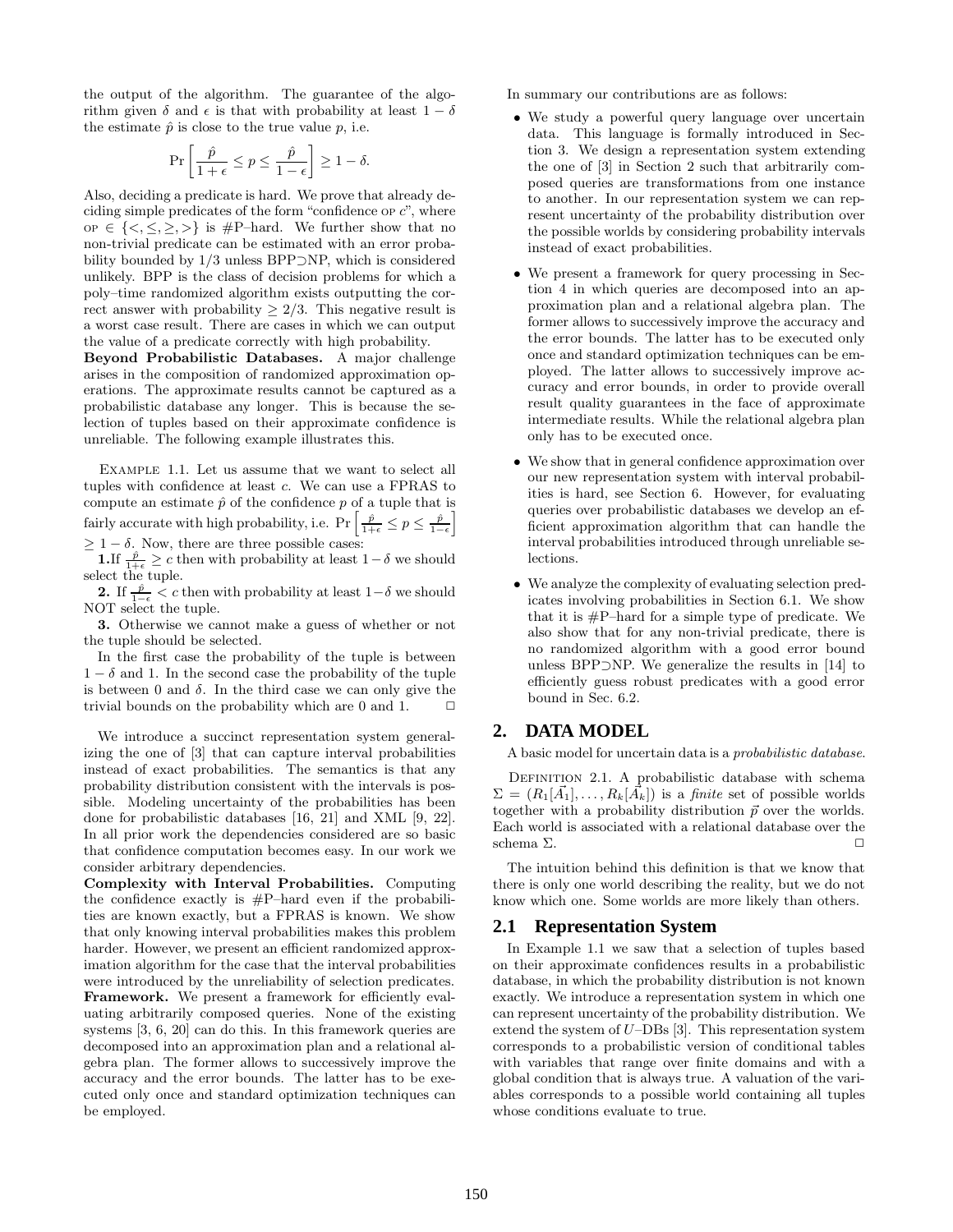

Figure 1: U–DB.

DEFINITION 2.2. Given a set of binary random variables, a RUPD (short for Representation of an Unreliable Probability Distribution) describes for each variable  $X$  a lower bound  $Pr_{min}[X = 1]$  and an upper bound  $Pr_{max}[X = 1]$  on an unknown probability  $Pr[X = 1]$ . A U–relation  $U_i$  is a table with schema  $\Sigma = U_i[\vec{A}_i, D_i]$ , where the attribute  $D_i$ contains a clause over the variables in the RUPD. An (unreliable) U–DB consists of a set of binary random variables, a RUPD, and U–relations  $U_1, \ldots, U_k$ .

Fig. 1 shows an example of a  $U$ –DB. Note that a tuple can occur multiple times with different clauses. Conceptually, for each tuple over  $\vec{A}_i$  we have a DNF which is the disjunction of all clauses in  $D_i$  associated with that tuple. While such a table in which tuples have DNF conditions is not strictly a U-relation according to the original definition in [?], we will sometimes refer to this generalized notion as U-relation too.

*Remark 1.* The RUPD does not determine exactly the probability of a variable  $X$  being true. It gives bounds on the probability of a variable. These bounds imply bounds for the probability of  $X$  being false.

$$
\Pr[X = 0] \ge \Pr_{\text{min}}[X = 0] = 1 - \Pr_{\text{max}}[X = 1]
$$

$$
\Pr[X = 0] \le \Pr_{\text{max}}[X = 0] = 1 - \Pr_{\text{min}}[X = 1]
$$

*Conventions.* We call a U–relation certain if the conditions of all variables are always true. In this case we omit the column  $D_i$ . For brevity we will denote  $Pr[X = 1]$  by  $Pr[X]$  and  $Pr[X = 0]$  by  $Pr[\neg X]$ . We refer to variables X where the exact probability is unknown, i.e.  $Pr_{min}[X = 1] \neq$  $Pr<sub>max</sub>[X = 1]$ , as *unreliable variables*.

We next explain the semantics of a  $U$ –DB. Each variable can have any probability within its bounds.

DEFINITION 2.3. A RRPD  $W^*$  (short for Representation of a Reliable Probability Distribution) describes for each binary variable X a probability  $Pr_{W^*}[X]$ .

We say a RRPD  $W^*$  is an instantiation of a RUPD if for all variables X:  $Pr_{\min}[X] \leq Pr_{W^*}[X] \leq Pr_{\max}[X]$ .  $\Box$ 

Conceptually, one of the instantiations of a given RUPD is the correct one, but it is unknown which one. Having defined the RRPD instantiations of the RUPD, we next show that each RRPD corresponds to a probabilistic database.

A total valuation  $\theta$  from all variables to values in  $\{0, 1\}$  determines a possible world. In each U–relation all tuples are contained in that world, whose clause evaluates to true under  $\theta$ . Note that two different total valuations can describe the same databases. A DNF  $\psi$  describes a set of possible worlds. This set contains all possible worlds described by a valuation  $\theta$  under which  $\psi$  evaluates to true. We denote this set by  $\omega(\psi)$ .

Every RRPD  $W^*$  induces a probability distribution over the possible worlds. The probability of a world described by the total valuation  $\theta$ , denoted by  $p_{W^*}(\theta)$ , is

$$
p_{W^*}(\theta) = \prod_X \Pr_{W^*}[X = \theta(X)].
$$

This means that the variables are independent. As we will see later, despite this independence assumption we can represent every probabilistic database as a  $U$ –DB. The probability that a DNF  $\psi$  is true is

$$
p_{W^*}(\psi) = \sum_{\theta \in \omega(\psi)} p_{W^*}(\theta).
$$

We can also calculate the probability that a tuple  $t$  is contained in a world randomly drawn according to the probability distribution induced by a  $W^*$ . This probability is referred to as the confidence of the tuple,  $p_{W*}(t)$ . Let  $\psi_t$  be the DNF of the tuple  $t$  which is the disjunction of all clauses associated with t. Now,  $p_{W^*}(t) = p_{W^*}(\psi_t)$ .

EXAMPLE 2.1. Fig. 1(a) depicts a  $U$ –DB. Note that only variable  $X_3$  is reliable.

Consider the following instantiation RRPD  $W^*$  of the RUPD:  $Pr_{W^*}[X_1] = 0.9$ ,  $Pr_{W^*}[X_2] = 0.1$ ,  $Pr_{W^*}[X_3] = 0.5$ . Indeed, these probabilities fall into the bounds of the RUPD in Fig. 1(b). Consider the total valuation  $\theta$ :  $\theta(X_1) = 1$ ,  $\theta(X_2) = 1, \ \theta(X_3) = 0.$  The corresponding world contains tuples  $\langle a_1, b_1 \rangle$  and  $\langle a_1, b_2 \rangle$ . The probability of  $\theta$  is  $p_{W*}(\theta) = 0.9 \cdot 0.1 \cdot 0.5 = 0.045$ . We can also calculate the confidence of the tuple  $\langle a_1, b_2 \rangle$ , which is the confidence of the DNF  $(\neg X_1 \land \neg X_3) \lor X_2 \lor X_3$ :  $p_{W^*}(\langle a_1, b_2 \rangle) = 1-p_{W^*}(X_1 \land \neg X_3)$  $\neg X_2 \land \neg X_3$ ) = 1 – 0.405 = 0.595.

Note that the  $U$ –relation is equivalent to a  $U$ –relation in which  $\langle a_1, b_2 \rangle$  occurs only once with condition  $(\neg X_1 \land \neg X_3) \lor$  $X_2 \vee X_3$ .

*Remark 2.* When we analyze the efficiency of operations over U–DBs we do this with respect to the number of variables.

Our representation system of  $U$ –DBs has two desirable properties:

Proposition 2.1 (Expressiveness). *Every probabilistic database can be represented as a* U*–DB.*

This result was known for U–DBs containing variables of finite domains [3]. We show that binary variables are sufficient to represent every probabilistic database.

PROOF. Given a probabilistic database with probability distribution  $\vec{p}$  over n possible worlds. We construct a U– DB as follows. For world  $i$  and every tuple in that world we insert this tuple in the U–relation with condition  $X_1 =$  $0 \wedge \cdots \wedge X_{i-1} = 0 \wedge X_i = 1$ . In the RUPD we assign a variable  $X_i$  the probability  $Pr_{min}[X_i = 1] = Pr_{max}[X_i =$  $1 = \frac{p^{(i)}}{1 - \sum_{i=1}^{i-1}}$  $\frac{p^{(v)}}{1-\sum_{j=1}^{i-1} p^{(j)}}$ . Thus this RUPD has a unique RRPD instantiation  $W^*$ .

We claim that the set of possible worlds described by the U–DB is the same as in the probabilistic database. A total valuation  $\theta$  for which  $X_i$  is the first variable that is set to one by  $\theta$  (i.e.,  $\theta(X_i) = 1$  and  $\forall j \leq i : \theta(X_j) = 0$ ) selects exactly those tuples of world i.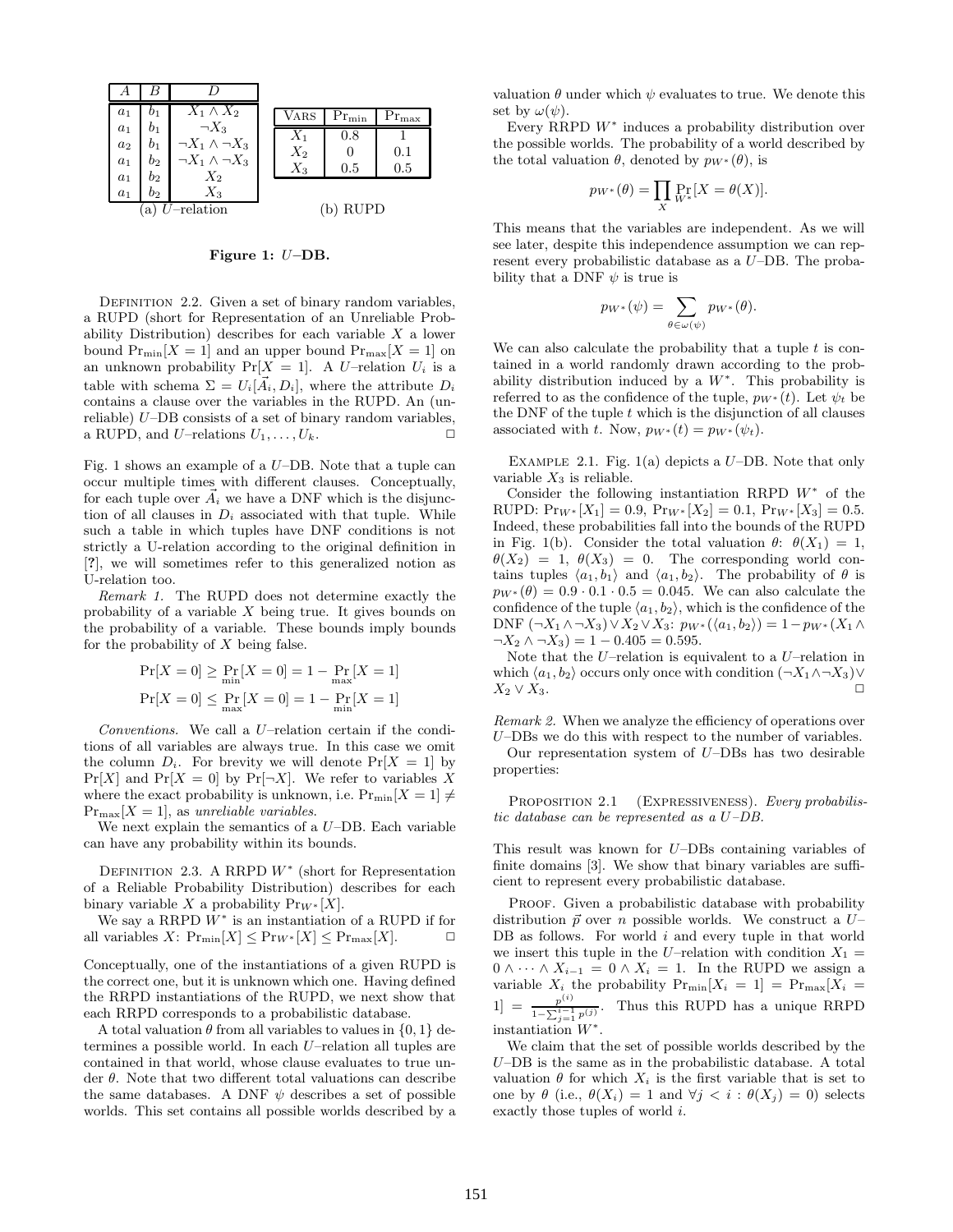We need to make sure that the possible worlds have the same probabilities, i.e., that RRPD  $W^*$  induces a probability distribution over the possible worlds that is equal to  $\vec{p}$ .

$$
Pr[i^{\text{th}} \text{world}] = \sum_{\substack{\theta : \theta(X_i) = 1 \land \\ \forall j < i : \theta(X_j) = 0}} p_{W^*}(\theta)
$$
\n
$$
= \sum_{\substack{\theta : \theta(X_i) = 1 \land \\ \forall j < i : \theta(X_j) = 0}} \prod_{k} Pr[X_k = \theta(X_k)]
$$
\n
$$
= \Pr_{W^*}[X_i = 1] \prod_{j < i} Pr[X_j = 0]
$$
\n
$$
= \frac{p^{(i)}}{1 - \sum_{k=1}^{i-1} p^{(k)}} \prod_{j < i} \left(1 - \frac{p^{(j)}}{1 - \sum_{k=1}^{j-1} p^{(k)}}\right)
$$
\n
$$
= \frac{p^{(i)}}{1 - \sum_{k=1}^{i-1} p^{(k)}} \prod_{j < i} \frac{1 - \sum_{k=1}^{j} p^{(k)}}{1 - \sum_{k=1}^{j-1} p^{(k)}} = p^{(i)}
$$

The transformation from a probabilistic database into a U– DB requires as many variables as there are possible worlds. Often there are more succinct ways to represent a probabilistic database as a U–DB.

PROPOSITION 2.2 (SUCCINCTNESS [3]).  $U$ – $DBs$  are suc*cinct. The number of worlds represented by a* U*–DB can be exponential in the size of the* U*–DB.*

As we will see in the next section, our model is expressive enough to capture the unreliable result of a selection if the predicates are evaluated on approximate confidences. We can view queries as transformations from one  $U$ –DB to another.

### **3. QUERY LANGUAGE**

#### **3.1 Syntax**

 $\Box$ 

Our query language consists of the following operators: selection  $\sigma$ , projection  $\pi$ , product  $\times$ , union  $\cup$ , and confidence computation  $\hat{p}$ . As selection predicates  $\phi(t)$  we allow Boolean combinations of inequalities involving arithmetic expressions over confidences and constants. The inequalities compare an arithmetic expression with zero using the relations  $\{=\neq,>,<,\leq,\geq\}$ . The arithmetic expressions are of the form  $g(t, p(\psi_1(t)), \ldots, p(\psi_k(t)))$ , where  $\psi_i(t)$  is a DNF (such as  $\psi_t$ ) and  $g(\cdot)$  is an arithmetic expression constructed using the variables, constants, and the operations  $+,-, \cdot, /$ .

Queries are arbitrary compositions of the operators. They are executed on a U–DB and the result is another U–DB.

### **3.2 Semantics**

We define the semantics of a compositional query on a  $U-$ DB inductively, by defining the semantics of each operation on an intermediate result of a query  $Q$ . Our  $U$ –DB consists of a RUPD and U–relations  $U_1[A_1, D_1], \ldots, U_k[A_k, D_k]$ . An operation gets as input one or two  $U$ –relations. The output is a new U–relation that will be added to the existing ones. All operations have access to the RUPD and can update it. Updates are restricted to the insertion of new variables and their probabilities.

 $[\![\pi_{\vec{B}}(Q)]\!] = {\langle t, c \rangle \mid \exists s \langle s, c \rangle \in [Q] \land \pi_{\vec{B}}(s) = t}$  $[\![\sigma_{\phi}(Q)]\!] = {\{\langle t, c \rangle \mid \langle t, c \rangle \in [\![Q]\!] \land \phi(t) = 1\}}$  $[Q_1 \cup Q_2] = {\langle t, c \rangle | \langle t, c \rangle \in [Q_1] \vee \langle t, c \rangle \in [Q_2]}$  $[Q_1 \times Q_2] = {\langle \langle s, t, (c_1 \wedge c_2) \rangle | \langle s, c_1 \rangle \in [Q_1],}$  $\langle t, c_2 \rangle \in [Q_2], c_1 \wedge c_2$  satisfiable}

Figure 2: Semantics of operations in positive relational algebra over an unreliable U–relation.

Positive Relational Algebra. In this paragraph we consider the operations  $\sigma$ ,  $\pi$ ,  $\times$ ,  $\cup$ . We restrict ourselves to selection predicates that do not involve any confidences. The general selection will be discussed later.<sup>2</sup>

We define the semantics  $\lbrack \cdot \rbrack$  of these operations inductively as listed in Fig. 2. Here  $Q, Q_1, Q_2$  denote U–relations, which are the results of queries executed on our  $U$ –DB. For example, the semantics of a selection  $\sigma_{\phi}(Q)$  corresponds to the following intuition:  $Q$  is the result of a query over our  $U$ -DB. We compute all possible worlds of  $Q$ , execute the selection in every single world, and add the result as another table in that world. If we then represent this probabilistic database as a  $U$ – $DB$  again, we obtain exactly the one defined through  $[\sigma_{\phi}(Q)]$ . Based on the definition of the semantics it is straightforward to evaluate the operations efficiently by re–writing them as positive relational algebra expressions over the U–relations.

*Remark.* We do not consider the difference operation, because one would have to transform  $\neg \psi$  back into a DNF which takes exponential time in the number of variables.

Confidence Approximation. The randomized operation  $\hat{p}(Q, \epsilon, \delta)$  estimates for each tuple t its confidence with accuracy  $\epsilon$  and error bound  $\delta$  according to the RUPD. For the case that all probabilities are certain, the operation  $\widehat{p}(Q, \epsilon, \delta)$ is a FPRAS. We naturally extend the definition of a FPRAS to cases in which the probability distribution is not known exactly.

The operation  $\widehat{p}(Q, \epsilon, \delta)$  estimates a lower bound  $\widehat{p}_{\min}(t)$ and an upper bound  $\widehat{p}_{\text{max}}(t)$ . We require that (1) the bounds are correct with high probability and (2) the bounds are almost tight.

(1) *Low Error.* For any probability distribution induced by an RRPD instantiation W<sup>∗</sup> of the RUPD the bounds are valid with high probability, i.e.

$$
\Pr\left[ p_{W^*} \in \left[ \frac{\widehat{p}_{\min}}{1+\epsilon}, \frac{\widehat{p}_{\max}}{1-\epsilon} \right] \right] \ge 1-\delta. \tag{1}
$$

(2) *High Accuracy*. There are instantiations  $W_{\text{min}}$  and  $W_{\text{max}}$  of the RUPD such that the bounds are  $\epsilon$ -tight with high probability, i.e.

$$
\Pr\left[\frac{\hat{p}_{\min}}{1-\epsilon} \ge p_{W\min}\right] \ge 1-\delta \tag{2}
$$

$$
\Pr\left[\frac{\widehat{p}_{\max}}{1+\epsilon} \le p_{W\max}\right] \ge 1-\delta \tag{3}
$$

The reader might want to object that requirement (1) is too strong because it is sufficient to obtain bounds on the con-

<sup>2</sup>Given a query we can determine whether a selection predicate involves confidences using typed attributes. An attribute has type "uncertain" if it is the result of a confidence computation and it has type "certain" otherwise.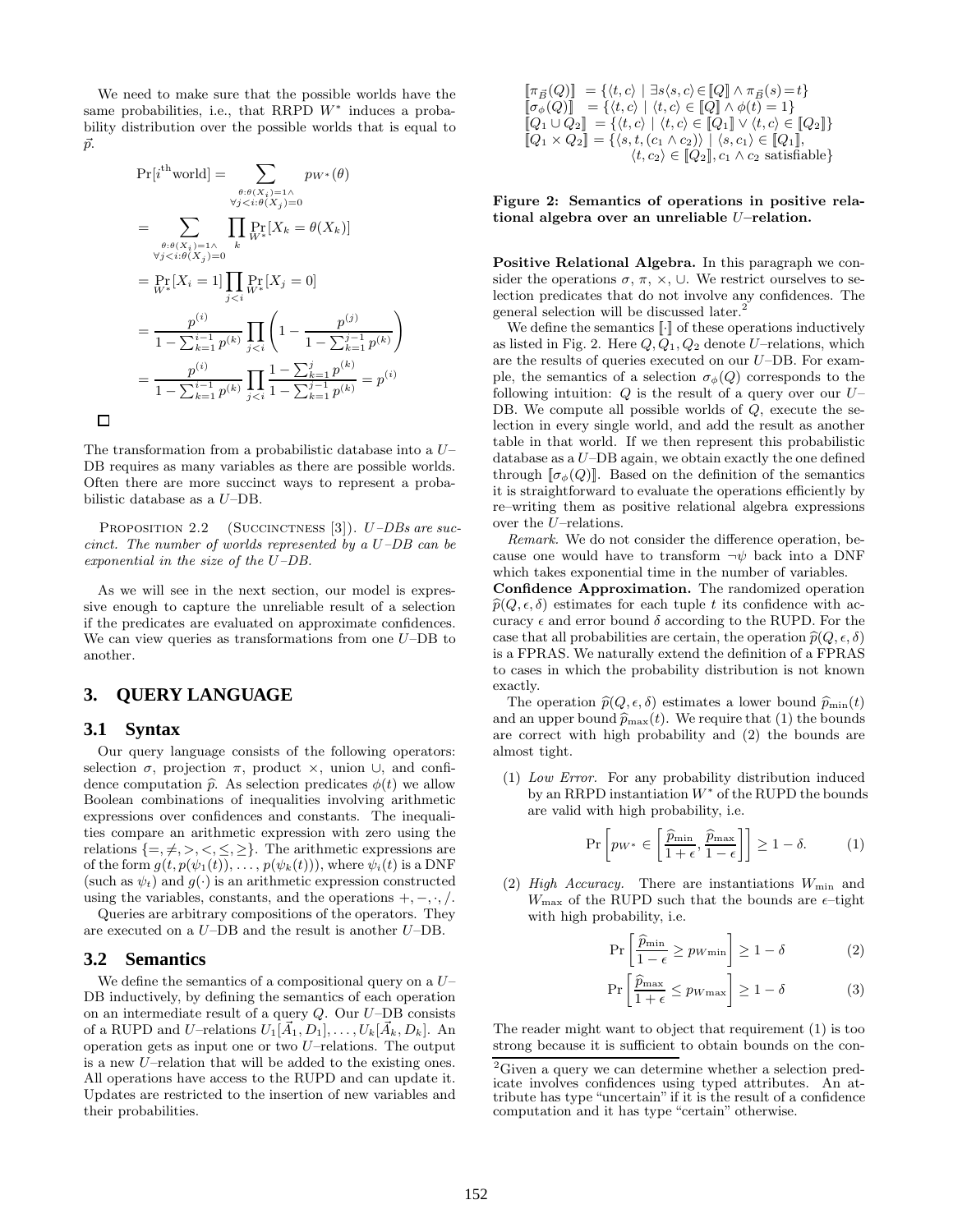fidence with respect to the true RRPD instantiation of the RUPD. However, this RRPD is unknown. That is why the bounds have to hold with respect to all RRPD instantiations of the RUPD.

The result is stored in a certain database of the schema  $\Sigma = (R[Q.A, \hat{p}_{\min}, \hat{p}_{\max}, \epsilon, \delta])$  that is added to the U–DB.

Next we discuss how to select tuples based on the confidences of events in our query language.

Selection Based on Confidence. The randomized operation  $\hat{\sigma}_{\phi}(Q)$  guesses for each tuple t whether it satisfies the condition  $\phi$  (e.g. whether its confidence is above 0.8). We denote by  $\phi(t) \in \{0, 1, \text{``Don't Know''}\}\)$  the guess of  $\phi(t)$ . The guarantee is that the guess is correct with probability at least  $1 - \delta$  for all RRPDs  $W^*$  that are instantiations of the RUPD. The result of this operation is a tuple independent unreliable probabilistic database. Tuple independence means that the conditions of the tuples contain disjoint set of variables. This result can be represented as a  $U$ –relation with schema  $\Sigma = (R[Q.A, D])$ . The condition of a tuple t is  $Z_t = 1$ , where  $Z_t$  is a new variable. Those variables are added to the RUPD with the following probabilities:

$$
\Pr_{\min}[Z_t] = \begin{cases} 1 - \delta, & \text{if } \hat{\phi}(t) = 1 \text{, error bound } = \delta \\ 0, & \text{if } \hat{\phi}(t) = 0 \text{, error bound } = \delta \\ 0, & \text{if } \text{``Don't Know''} \end{cases}
$$

$$
\Pr_{\max}[Z_t] = \begin{cases} 1, & \text{if } \hat{\phi}(t) = 1 \text{, error bound } = \delta \\ \delta, & \text{if } \hat{\phi}(t) = 0 \text{, error bound } = \delta \\ 1, & \text{if } \text{``Don't Know''} \end{cases}
$$

### **3.3 Conditioning with Constraints**

In our motivating example in the introduction we claimed that in our framework the enforcement of equality generating dependencies (egds) can be done in an efficient way. We consider egds of the form  $\forall t_1, t_2 : \xi_1 \rightarrow \xi_2$ , where  $\xi_1$ and  $\xi_2$  are Boolean combinations of predicates comparing tuples and constants using (in–) equalities  $(=,>,\leq,\neq,\dots).$ The conditional functional dependencies [4] that allow to restrict the validity of a dependency to a certain class of tuples fall into our class of constraints.

The egds are taken into consideration when approximating tuple confidences and evaluating the selection predicates based on them. The complexity of these operations remains the same when imposing egds on the data. The confidence of a tuple t under the constraint  $\xi$  for any RRPD  $W^*$  is

$$
p_{W^*}(t|\xi) = \frac{p_{W^*}(\psi_t) - p_{W^*}(\psi_{t \wedge \neg \xi})}{1 - p_{W^*}(\psi_{\neg \xi})},\tag{4}
$$

where  $\psi_t$  is the disjunction of the clauses associated with tuple  $t$  in the  $U$ –relation that describes the worlds in which tuple t is contained,  $\psi_{\neg \xi}$  is a DNF that describes the worlds in which the constraint  $\xi$  is violated, and  $\psi_{t \wedge \neg \xi}$  is a DNF that describes the worlds in which tuple  $t$  is contained and the constraint  $\xi$  is violated.

We can estimate  $p(t|\xi)$  by estimating the confidences of equation(4). We use the operations  $\hat{p}(\psi_t, \epsilon, \delta), \hat{p}(\psi_{t \wedge \neg \xi}, \epsilon, \delta)$ and  $\hat{p}(\psi_{\neg \xi}, \epsilon, \delta)$  to obtain bounds that are  $\epsilon$ -tight with probability at least  $1 - \delta$ .

We compute bounds on  $p(t|\xi)$  as follows

$$
\widehat{p}_{\min}(t|\xi) = \frac{\frac{\widehat{p}_{\min}(\psi_t)}{1+\epsilon} - \frac{\widehat{p}_{\max}(\psi_{t\wedge \neg \xi})}{1-\epsilon}}{1 - \frac{\widehat{p}_{\min}(\psi_{\neg \xi})}{1+\epsilon}} \tag{5}
$$

$$
\widehat{p}_{\max}(t|\xi) = \frac{\frac{\widehat{p}_{\max}(\psi_t)}{1-\epsilon} - \frac{\widehat{p}_{\min}(\psi_{t\wedge -\xi})}{1+\epsilon}}{1 - \frac{\widehat{p}_{\max}(\psi_{-\xi})}{1-\epsilon}} \tag{6}
$$

The next proposition says that these bounds are correct with probability at least  $1 - 3\delta$ .

Proposition 3.1. *Computing the confidence according to Equation (5) and (6) with approximate confidences yields the following guarantee*

$$
\Pr\left[p(t|\xi)\in[\widehat{p}_{\min}(t|\xi),\widehat{p}_{\max}(t|\xi)]\right]\geq 1-3\delta.
$$

The proof follows from the fact that if the bounds for  $p(t|\xi)$ are wrong then at least one of the bounds for  $p(\psi_t)$ ,  $p(\psi_{t \wedge \neg \xi})$ or  $p(\psi_{\neg \xi})$  is wrong. But such a failure occurs with at most probability  $\delta$ .

Next we explain how to rewrite the confidence computation with constraints  $p(U|\xi)$  as a query involving only positive relational algebra and confidence computation. Let us start by describing how to compute the DNFs  $\psi_t, \psi_{\neg \xi}$ and  $\psi_{t\wedge\neg \epsilon}$ . For each tuple t its condition  $\psi_t$  is the disjunction of the clauses recorded in the column  $D$  for  $t$ . Let  $\alpha$  describe the predicate that evaluates to true if the conjunction of the clauses of two tuples is satisfiable. Given a set of constraints  $\xi = \{ \dots, \mathrm{eq}_i, \dots \}$  with egds  $\mathrm{eq}_i$  of the form  $\forall t_1, t_2 : \xi_1 \to \xi_2$ , where  $\xi_1$  and  $\xi_2$  are Boolean combinations of predicates comparing tuples and constants using (in–) equalities (=, >,  $\leq$ ,  $\neq$ , ...). We can compute  $\psi_{\neg \xi}$  by computing the cross product between  $U$  and  $U$  and selecting tuples violating one of the constraints in  $\xi$ . A projection to an empty set of attributes yields  $\psi_{\neg \xi}$ , i.e.

$$
\psi_{\neg \xi} = \bigcup_i \pi_\emptyset \bigg( U \boxtimes_{\text{eq}_i \text{ violated} \land \alpha} U \bigg).
$$

We can compute  $\psi_{t\wedge \neg \xi}$  for each  $t \in U$  by computing the conjunction of the  $\psi_t$  and  $\psi_{\neg \xi}$ . Using  $\alpha$  as a join predicate between U and  $\psi_{\neg \xi}$ , we filter out those tuples that are never in conflict with the constraints  $\xi$ .

Putting these computations together we can issue a single query (involving renaming operations explained below) computing bounds on the conditional confidence:

$$
\hat{p}(U|\xi) \n= \pi_{\phi_4} \left( \rho_{\phi_1} \left( \hat{p}(U,\epsilon,\delta) \right) \right) \n\bowtie_{\alpha} \rho_{\phi_2} \left( \hat{p} \left( \bigcup_i \pi_{\emptyset} \left( U \bowtie_{\text{eq}_i \text{ violated}\wedge\alpha} U \right) \epsilon, \delta \right) \right) \n\bowtie_{\alpha} \rho_{\phi_3} \left( \hat{p} \left( U \bowtie_{\alpha} \bigcup_i \pi_{\emptyset} \left( U \bowtie_{\text{eq}_i \text{ violated}\wedge\alpha} U \right), \epsilon, \delta \right) \right)
$$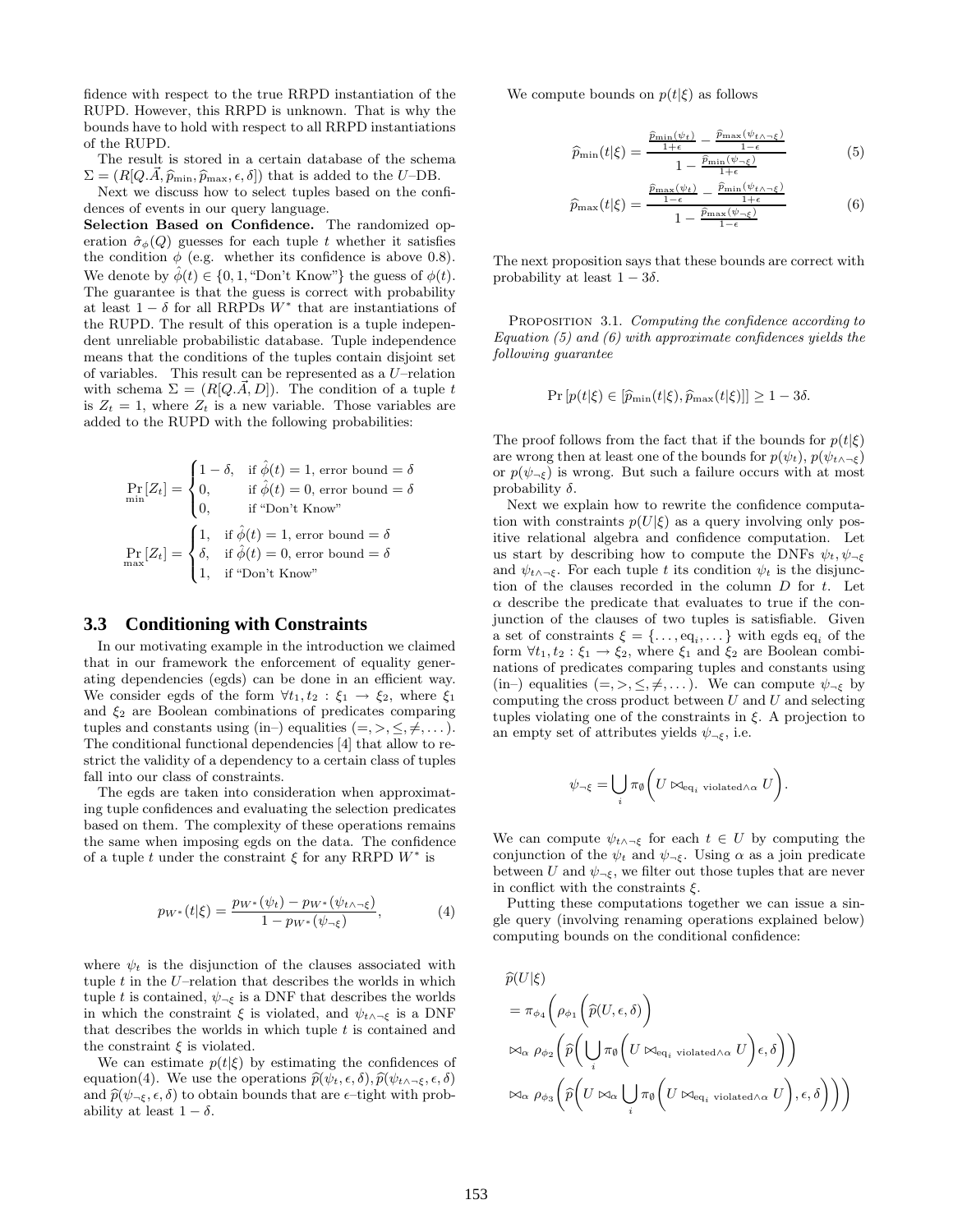We define renaming operations as follows:



An arrow name<sub>1</sub>  $\rightarrow$  name<sub>2</sub> means that name<sub>1</sub> is renamed to name<sub>2</sub>.

Sec. 5 and Sec. 6 will be concerned with efficient evaluation of the randomized operations. Before that we outline our compositional framework for query evaluation under the assumption that we can efficiently evaluate all operations.

# **4. COMPOSITIONAL FRAMEWORK FOR QUERY EVALUATION**

In our framework for approximate query evaluation we can separate the handling of the data from the approximation of the confidences. The data handling is done as follows: given a query that involves confidence computations, these are not carried out immediately, instead the values for the attributes  $\widehat{p}_{\min}, \widehat{p}_{\max}, \epsilon, \delta$  are left empty for each tuple. For a selection  $\hat{\sigma}$  we select all tuples, create a new variable  $X_t$  for each tuple t and put  $X_t = 1$  as condition in the U–relation. We add all these variables to the RUPD and leave their probability bounds empty. The operations in relational algebra can be carried out as they are not affected by the approximation of confidences.

A provenance tree of the approximations is created as follows: We successively contract edges in the query plan between a relational algebra operation and an approximation operation, i.e. we merge the nodes to one node whose label is the one of the approximation operation and we keep all adjacent edges. With this provenance tree we can carry out the approximations in a bottom up way and fill in the results at the positions left open by execution of the relational algebra plan.

Example 4.1. A search engine wants to make all books searchable. Towards that goal it uses optical character recognition (OCR) techniques to produce candidate words for a given piece of scanned text. The result is a table  $OCR =$ (Image, Word,  $D_1$ ). Furthermore, human feedback is provided and represented in a certain table  $FEEDBACK = (ID,$ Image, Word). Another table captures the trustworthiness of the humans. Error probabilities have been recorded based on some test. Those are represented in the table TRUST =  $(ID, D<sub>2</sub>)$ .

The search engine combines these sources to compute probability distributions over words for each image as depicted in Fig. 3. First, the set of candidates for each image in the OCR are restricted by selecting only those that have a probability above 0.2. The result is joined with the FEEDBACK and with the TRUST. The result is a table (Image, Word, ID,  $D_2$ ) where  $D_2$  represents the error probability. On this table the integrity constraint  $\xi$  is enforced which assures that Image is a key. Thus all possible worlds that contain two different words for an image are assigned a probability of zero. The probabilities of the remaining worlds are normalized. We can compute the probability for each tuple to obtain new probability distributions over the words for each image.

Fig. 3 shows that given a query we can extract a relational algebra query plan and an approximation provenance tree. We can resort to standard optimization techniques for the relational algebra query plan and we can successively improve the accuracy and the error probability of the randomized operations.

Improving the Error Bound. Suppose the approximations have been carried out in a bottom up fashion according to the provenance tree. Imagine the quality of the result is unsatisfactory, for example the accuracy of a confidence computation is too low or the error bound  $\delta$  is not small enough. In order to improve the quality of the result we can either improve the quality of the last approximation that yielded the result, or we can go further down in the provenance tree to improve the quality of descendant approximations which improve the approximation of the root in the provenance tree (which created the result). For example, an unsatisfactory quality of the confidence approximation in Fig. 3 might be caused by a large error bound of the child in the provenance tree. In general, if we decide to improve some descendant approximation then all ancestors of this node in the provenance tree have to be re-computed from scratch, because the RUPD has been updated. However, we do not need to evaluate the relation algebra query plan again.

### **5. APPROXIMATING THE CONFIDENCE**

We propose algorithms for approximating the confidence of a DNF formula  $\psi$  given a RUPD. Our goal is given  $\epsilon$ and  $\delta$  to compute bounds  $\widehat{p}_{\min}(\psi), \widehat{p}_{\max}(\psi)$  such that with probability at least  $1 - \delta$  the bounds are correct for any RRPD instantiation  $W^*$  of the RUPD, see Equation(1). The confidence  $p_{W^*}(\psi)$  is the probability that the DNF evaluates to true under a random assignment of variables to values in  ${0, 1}$  according to  $W^*$ .

Ideally, these bounds are close to the optimal bounds, i.e. we would like that with high probability the lower bound is only a  $(1 - \epsilon)$  factor away from the optimal lower bound and the upper bound is only a  $(1 + \epsilon)$  factor away from the optimal upper bound. The optimal upper bound is the maximum of  $p(\psi)$  taken over all RRPD instantiations of the RUPD. The optimal lower bound is the minimum of  $p(\psi)$  taken over all RRPD instantiations of the RUPD. See Equations  $(2)$  and  $(3)$ .

Notational Conventions. Given a RUPD, that records for each variable X a lower bound  $\Pr_{min}[X]$  and an upper bound  $\Pr_{\text{max}}[X]$  on the probability of X being true. We refer to a RRPD that is an instantiation of the RUPD as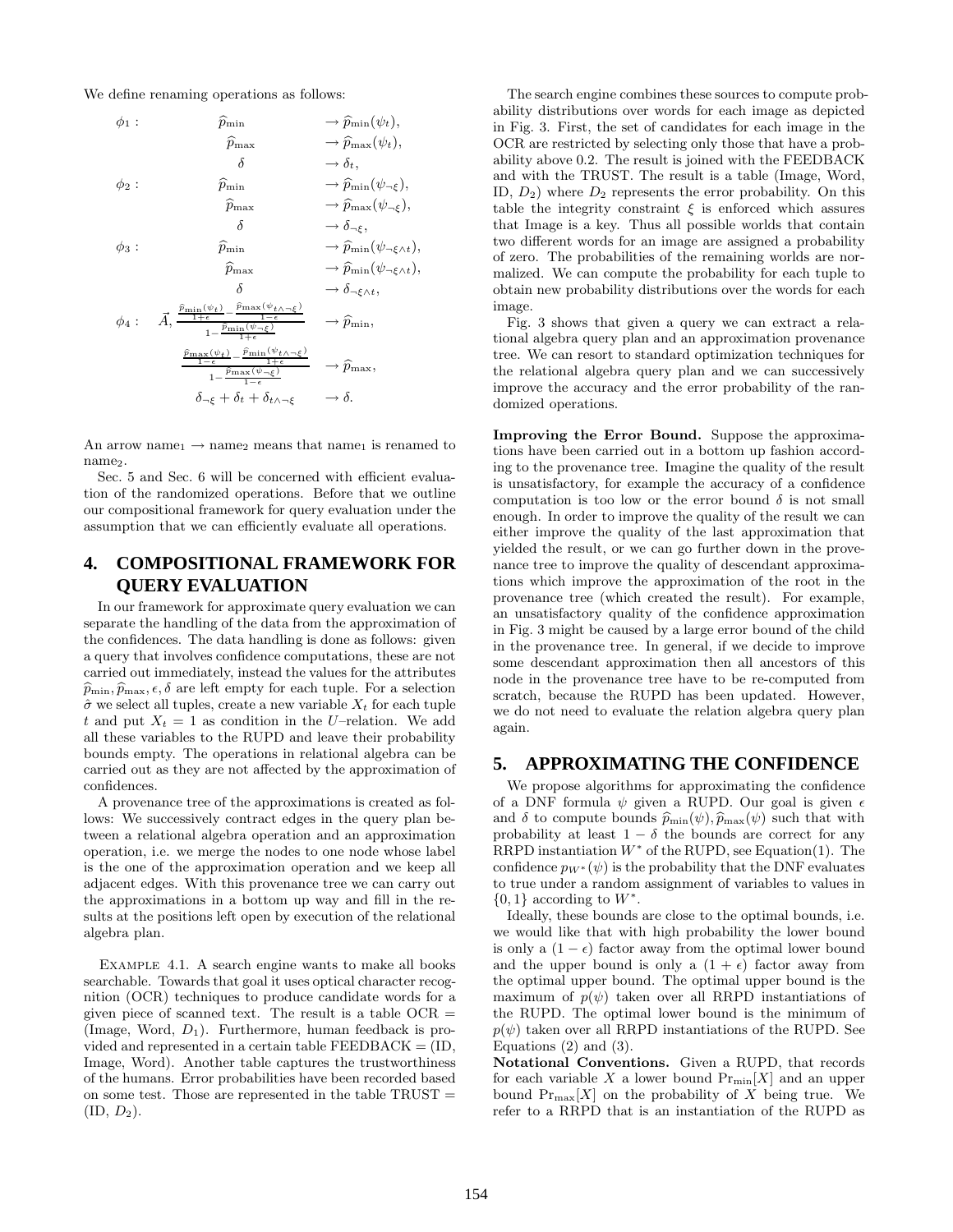

Figure 3: Extracting a relational algebra query plan and an approximation provenance tree from a query.

 $W^*$  – it records for each variable X a value  $\Pr_{W^*}[X]$  in  $[\Pr_{\min}[X], \Pr_{\max}[X]]$ . We denote by  $p_{W^*}(\psi)$  the probability of  $\psi$  given the RRPD W<sup>\*</sup>. We refer to a RRPD under which the probability of each variable X is either  $Pr_{min}[X]$ or  $\text{Pr}_{\text{max}}[X]$  as W'. We denote by  $p_{W'}(\psi)$  the probability of  $\psi$  given the RRPD  $W'$ .

In Sec 5.1 we briefly review the Karp–Luby algorithm that approximates confidences for RRPDs. We show how to invoke the Karp–Luby algorithm an exponential number of times to obtain bounds that are correct and tight with high probability, see Sec. 5.2. We show that there only knowing interval probabilities instead of exact probabilities make this approximation problem NP–hard, see Sec. 5.2.2. However, we design efficient approximation algorithms for certain classes of DNFs and RUPDs in Sec. 5.2.3. Most notably, if the uncertainty of the probabilities is introduced through selections then the confidence computation remains efficient. Furthermore, we show how to efficiently compute (not so tight) bounds for the general case in Sec. 5.2.4.

### **5.1 Reliable U–DBs**

This section reviews how to approximate the confidence of a DNF  $\psi$  if all variables involved are reliable (i.e.  $\Pr_{min}[X] =$  $Pr_{\text{max}}[X], \forall X$ . The exact probabilities of the variables are recorded in a RRPD  $W^*$ . The techniques presented in this section are standard and have already been used in a similar form in [6, 14]. Since our solutions for the general case of unreliable variables build on these techniques, we will briefly discuss them.

First we define an estimator in Alg. 1 that in expectation calculates the confidence of a DNF divided by the sum of probabilities of the clauses  $P$ . This estimator is based on the one in [13] that computes the number of solutions of a DNF formula. In essence the solutions are weighted according to their probability.

PROPOSITION 5.1. *In expectation* ESTIMATOR $(\psi, W^*)$  *out*puts  $\frac{p_{W^*}(\psi)}{P}$ , where  $P = \sum_{clause} c \in \psi} p_{W^*}(c)$ .

PROOF. Given a DNF  $\psi$ . Let X denote the random variable of the output of the ESTIMATOR. Let  $X_{c,\theta}$  be the indicator variable that is  $1$  if and only if  $c$  is the first clause

#### Algorithm 1: ESTIMATOR (DNF  $\psi$ , RRPD  $W^*$ )

- 1 Fix an order of the clauses in  $\psi$ .
- 2 Let  $P = \sum_{\text{clause } c \in \psi} p_{W^*}(c)$ .
- **3** Choose c from  $\psi$  with probability  $p_{W^*}(c)/P$ .
- 4 Choose a total valuation  $\theta \in \omega(c)$  with probability  $p_{W^*}(\theta)/p_{W^*}(c)$ . That is for each variable Y whose truth value is not determined by c sample a value according to  $W^*$ .
- 5 if c *is the clause in* ψ *with the smallest order that evaluates to true under* θ then return 1

6 else return 0

satisfied by  $\theta$ . We have:

$$
E[X] = \sum_{c \in \psi} \frac{p_{W^*}(c)}{P} \sum_{\theta \in \omega(c)} \frac{p_{W^*}(\theta)}{p_{W^*}(c)} X_{c,\theta}
$$
  
= 
$$
\sum_{c \in \psi} \sum_{\theta \in \omega(c)} \frac{p_{W^*}(\theta)}{P} X_{c,\theta}
$$
  
= 
$$
\sum_{\theta} \frac{p_{W^*}(\theta)}{P} \sum_{c:\theta \in \omega(c)} X_{c,\theta}
$$
  
= 
$$
\sum_{\theta: \exists c \in \psi: \theta \in \omega(c)} \frac{p_{W^*}(\theta)}{P}
$$
  
= 
$$
\frac{p_{W^*}(\psi)}{P}
$$

 $\Box$ 

Algorithm 1 gives rise to a fully-polynomial-time randomized approximation scheme (FPRAS). All we need to do is to average the results of multiple samples from the ESTI-MATOR multiplied by  $P$ , see Algorithm 2. The number of samples is polynomial in all parameters.

PROPOSITION 5.2. KARP-LUBY $(\psi, \epsilon, \delta, W^*)$  *outputs an estimate*  $\hat{p}_{W^*}(\psi)$  *of*  $p_{W^*}(\psi)$ *. The guarantee is that* 

$$
\Pr\left[\frac{\hat{p}_{W^*}(\psi)}{1+\epsilon} \leq p_{W^*}(\psi) \leq \frac{\hat{p}_{W^*}(\psi)}{1-\epsilon}\right] \geq 1-\delta.
$$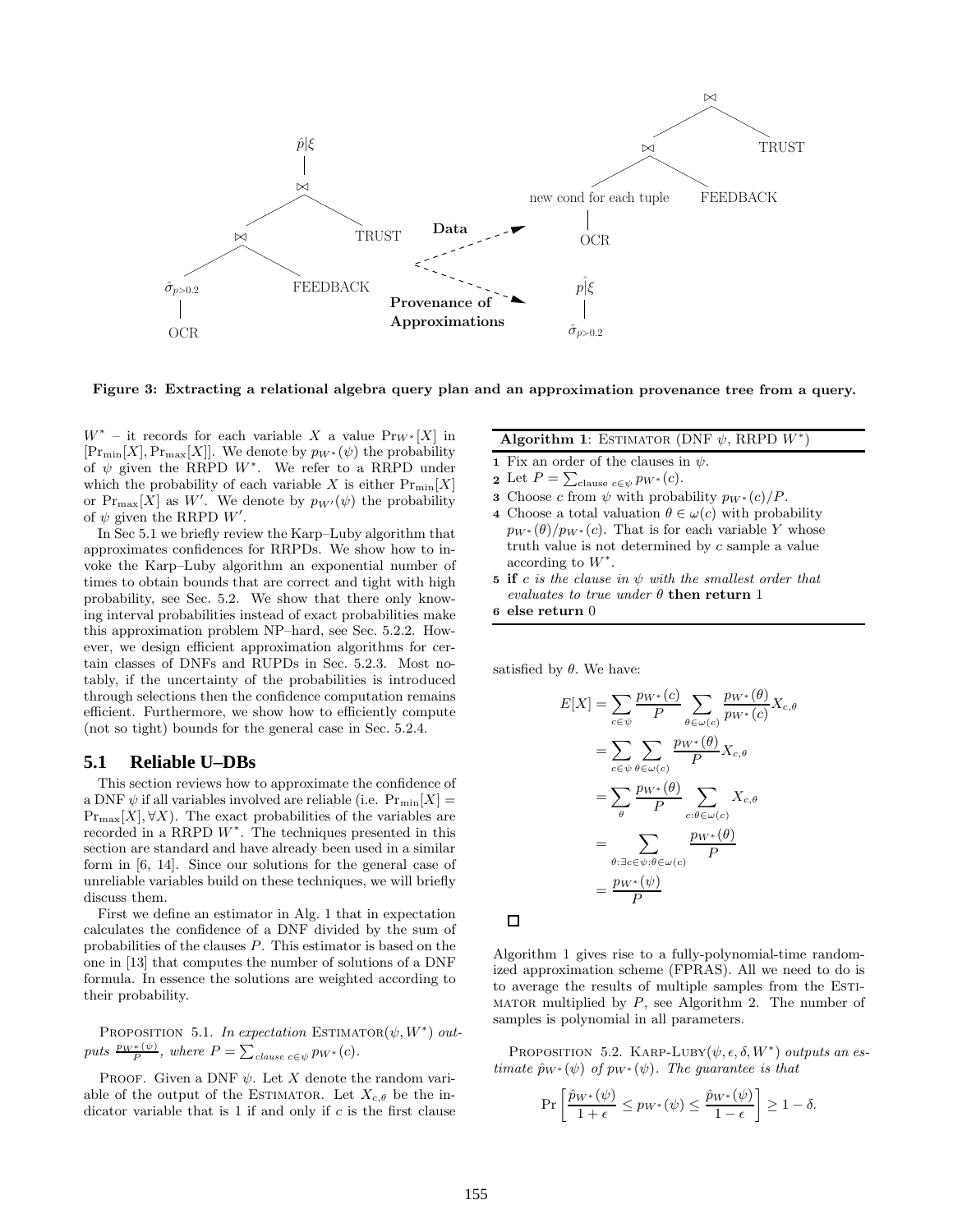#### Algorithm 2: KARP-LUBY(DNF  $\psi$ ,  $\epsilon$ ,  $\delta$ , RRPD  $W^*$ )

 $\frac{1}{\epsilon^2}$  Let  $M = \left| \frac{\frac{S(\psi)}{H} \frac{m}{\delta}}{\epsilon^2} \right|$ .  $\sqrt{ }$  $3|\psi| \ln \frac{2}{3}$ δ  $\epsilon^2$  $\overline{\phantom{a}}$ **2** Let  $S = 0$ . **3** Let  $P = \sum_{\text{clause } c \in \psi} p_{W^*}(c)$ . 4 for  $1 \leq i \leq M$  do 5 |  $X_i \leftarrow \text{ESTIMATOR } (\psi, W^*)$ 6  $S \leftarrow S + X_i$ 7 return  $P \cdot S/M$ 

*The algorithm only needs*  $\left\lceil \frac{3|\psi|\ln \frac{2}{\delta}}{\epsilon^2} \right\rceil$  *samples from the* Es-TIMATOR, where  $|\psi|$  is the number of clauses in the DNF ψ*.*

PROOF. Let  $X_i$  be a random variable denoting the result of the ESTIMATOR in round  $i$  of the for loop 5. Hence, let S denote the random variable summing up all  $X_i$ s:  $S =$  $\sum_{i=1}^{M} X_i$ . By linearity of expectation and Prop. 5.2 we have that  $E[S] = M \cdot p(\psi)/P$ . The Chernoff bound guarantees that

$$
\Pr[|S - E[S]| \ge \epsilon E[S]] \le 2e^{-\epsilon^2 E[S]/3}.
$$

For us this means

$$
\Pr\left[\left|M\frac{\hat{p}_{W^*}(\psi)}{P} - M\frac{p_{W^*}(\psi)}{P}\right|\geq \epsilon \frac{Mp_{W^*}(\psi)}{P}\right]\leq 2e^{-\frac{\epsilon^2Mp_{W^*}(\psi)}{3P}}
$$

which is equivalent to

$$
\Pr[|\hat{p}_{W^*}(\psi) - p(\psi)| \ge \epsilon \cdot p_{W^*}(\psi)] \le 2e^{-\frac{\epsilon^2 M p_{W^*}(\psi)}{3P}}.
$$

We can re-write the upper bound using the fact that for  $\sum_{c \in \psi} p_{W^*}(c) \leq |\psi| p_{W^*}(\psi)$ . Hence,  $p_{W^*}(\psi)/P \geq 1/|\psi|$ . all  $c \in \psi : p_{W^*}(c) \leq p_{W^*}(\psi)$ , which implies that  $P =$ 

$$
\Pr[|\hat{p}_{W^*}(\psi) - p_{W^*}(\psi)| \ge \epsilon p_{W^*}(\psi)] \le 2e^{-\frac{\epsilon^2 M}{3|\psi|}}
$$
  
Since  $M = \left\lceil \frac{3|\psi| \ln \frac{2}{\delta}}{\epsilon^2} \right\rceil$  the claim follows.  $\square$ 

This proposition states that Karp-Luby outputs correct bounds with high probability, i.e. Equation (1) holds. It also follows from this proposition that  $\hat{p}_{W*} (\psi)$  is  $\epsilon$ –tight with high probability.

#### **5.2 Unreliable U–DBs**

Above we have seen an algorithm for approximating the tuple confidence if we know the exact probabilities of all variables. However in our general framework we might only have bounds on the probabilities recorded in the RUPD and hence we cannot apply this algorithm.

Our goal is to compute bounds  $\widehat{p}_{\min}(\psi), \widehat{p}_{\max}(\psi)$  such that for all instantiations RRPD  $W^*$  of the RUPD the bounds are correct with high probability, i.e. Equation (1) holds. The bounds should be close to optimal, i.e., there are instantiations  $W_{\text{min}}$  and  $W_{\text{max}}$  of the RUPD such that the bounds are  $\epsilon$ –tight with high probability, i.e. Equations (2) and (3) hold.

#### *5.2.1 An Accurate Approximation Algorithm*

Given a RUPD and a DNF  $\psi$  whose probability we want to estimate, Algorithm 3 proceeds as follows: For each RRPD

#### Algorithm 3: CONF (DNF  $\psi$ , RUPD W,  $\epsilon$ ,  $\delta$ )

|  |  |  |  |  |  | 1 Let $min-est = 1$ , $max-est = 0$ . |  |  |  |  |
|--|--|--|--|--|--|---------------------------------------|--|--|--|--|
|--|--|--|--|--|--|---------------------------------------|--|--|--|--|

2 Let  $S = 0$ .

- **3 for** any RRPD instantiation W' of the RUPD s.t.  $\Pr_{W'}[X] \in \{\Pr_{\min}[X], \Pr_{\max}[X]\}\$ do
- **4** Let  $\hat{p} = \text{KARP-LUBY } (\psi, W', \epsilon, \delta).$
- 5 min–est  $\leftarrow \min(\frac{\hat{p}}{1+\epsilon},\min-\text{est})$
- 6  $\left[\max\left(-\exp\left(-\frac{\hat{p}}{1-\epsilon}\right)\max\left(-\frac{\hat{p}}{1-\epsilon}\right)\right]\right]$
- 7 return min–est, max–est, error bound  $\delta$

 $W'$  in which each variable  $X$  has a probability of either  $Pr_{min}[X]$  or  $Pr_{max}[X]$ , it uses the KARP-LUBY algorithm to obtain an estimate of the confidence. It outputs the maximum and the minimum bound. This yields an algorithm with a running time exponential in the number of variables.

The next proposition states that Algorithm 3 is correct, i.e. that it is in fact sufficient to focus only on RRPDs in which the probabilities of the variables take on either the maximum value or the minimum value (but nothing in between). In particular there is a RRPD  $W'_{\text{max}}$  in which each variable X has a probability of either  $Pr_{min}[X]$  or  $Pr_{max}[X]$ that maximizes the confidence of  $\psi$  and there is a RRPD  $W'_{\min}$  in which each variable X has a probability of either  $\Pr_{\text{min}}[X]$  or  $\Pr_{\text{max}}[X]$  that minimizes the confidence of  $\psi$ among all instantiations of the RUPD. Hence, if we want to compute bounds on the confidence it is not necessary to check all RRPD instantiations  $W^*$  of the RUPD.

Proposition 5.3. *For any RRPD instantiation* W<sup>∗</sup> *of the RUPD the probability of a DNF*  $\psi$  *is bounded by* 

$$
\min_{W'} p_{W'}(\psi) \leq p_{W^*}(\psi) \leq \max_{W'} p_{W'}(\psi),
$$

*where the minimum and the maximum are taken over all*  $RRPDs$  W' such that  $\Pr_{W'}[X] \in \{ \Pr_{\min}[X], \Pr_{\max}[X] \}.$ 

PROOF. Assume for contradiction that there is a DNF  $\psi$ , a RUPD, and an instantiation RRPD  $W^*$  of the RUPD such that the probability of  $\psi$  is greater than the probability of  $\psi$  under any RRPD W'. (The case where the probability of  $\psi$  is smaller than the probability of  $\psi$  under any  $W'$  is analogous.) We use a hybrid argument to show that starting from the RRPD  $W^*$  with each step we can change the probability of one variable X to  $\Pr_{min}[X]$  or  $\Pr_{max}[X]$ , such that we only increase the probability of the DNF  $\psi$ . We end up with an RRPD  $W'$  in which each variable X has a probability of either  $Pr_{min}[X]$  or  $Pr_{max}[X]$ , s.t.  $p_{W'}(\psi) \geq p_{W^*}(\psi)$ contradicting our assumption.

We start with hybrid  $H_0 = W^*$ . The i<sup>th</sup> hybrid replaces the probabilities of the first i variables with either  $Pr_{min}$  or Pr<sub>max</sub>. Hence the  $n^{\text{th}}$  hybrid is the desired W'. We prove that there is a way to create  $H_{i+1}$ , such that  $p_{H_{i+1}}(\psi) \geq$  $p_{H_i}(\psi).$ 

Let X be the *i*<sup>th</sup> variable. We can rewrite  $\psi = X \wedge \psi_1 \vee$  $\neg X \wedge \psi_2$ , such that X is neither contained in  $\psi_1$  nor in  $\psi_2$ . Hence,  $p_{H_i}(\psi) = Pr_{W^*}[X]p_{H_i}(\psi_1) + (1 - Pr_{W^*}[X])p_{H_i}(\psi_2).$ If  $p_{H_i}(\psi_1) > p_{H_i}(\psi_2)$ , then replacing  $\text{Pr}_{W^*}[X]$  by  $\text{Pr}_{\text{max}}[X]$ can only increase the probability of  $\psi$ . Similarly, if  $p_{H_i}(\psi_1) \leq$  $p_{H_i}(\psi_2)$ , then replacing  $Pr_{W^*}[X]$  by  $Pr_{min}[X]$  can only increase the probability of  $\psi$ . In both cases we obtain  $H_{i+1}$ such that  $p_{H_{i+1}}(\psi) \geq p_{H_i}(\psi)$ .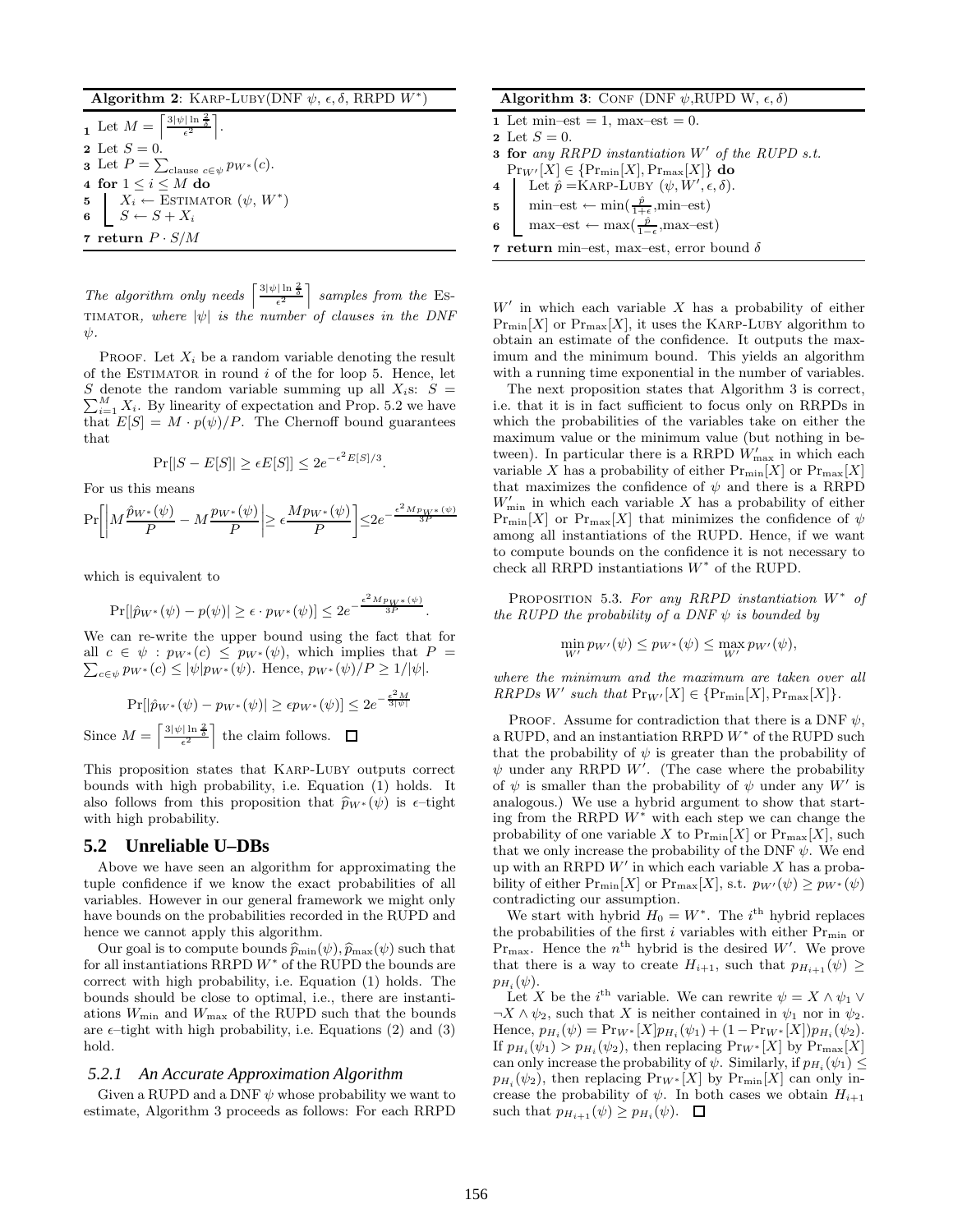Together with Proposition 5.2 it follows that Algorithm 3 returns correct bounds with probability at least  $1 - \delta$ . Furthermore, the bounds are  $\epsilon$ -tight with high probability.

#### *5.2.2 Hardness*

We would like to further reduce the search space and find a RRPD  $W'_{\text{max}}$  that maximizes the probability of  $\psi$  and we would like to find a RRPD  $W'_{\min}$  that minimizes the probability of  $\psi$  efficiently. Then we would only have to run Karp-Luby twice to obtain efficient approximations of the optimal bounds.

Unfortunately, this is not possible. Even deciding whether there is a RRPD  $W'$  such that  $p_{W'}(\psi)$  is below some threshold  $\tau$  is NP–hard.

Proposition 5.4. *Given a RUPD, a DNF* ψ*, and a threshold* τ *. Deciding whether there is a RRPD* W′ *in which each variable* X has a probability of either  $Pr_{min}[X]$  or  $Pr_{max}[X]$ *such that*  $p_{W'}(\psi) < \tau$  *is NP-hard.* 

PROOF. We reduce SAT to our problem. Let  $\chi$  be a CNF for which we want to determine whether there is a satisfying assignment.

We construct a RUPD over all variables  $X$  in  $\chi$  with probabilities of  $Pr_{min}[X] = 0$  and  $Pr_{max}[X] = 1$ . Let  $\psi = \neg \chi$ .

We claim that there is an assignment that satisfies  $\chi$ if and only if there is a RRPD instantiation  $W'$  of the RUPD recording for each variable  $X$  a probability of either  $Pr_{\min}[X]$  or  $Pr_{\max}[X]$  such that  $p_{W'}(\psi) < \tau$ .

We show both directions. If  $\chi$  is satisfiable then there is a total valuation  $\theta'$ : Vars  $\rightarrow$  {0, 1} such that  $\chi$  evaluates to true. Consider the RRPD  $W'$ :  $\Pr_{W'}(X) = \theta'(X)$ . Indeed,  $W'$  is an instantiation of the RUPD and each variable  $X$  has a probability of either  $Pr_{min}[X]$  or  $Pr_{max}[X]$ . Only one total valuation from variables to  $\{0,1\}$  has non-zero probability with respect to W'. This is  $\theta'$  which has a probability of 1 and  $\psi$  evaluates to false under  $\theta'$ . Hence,

$$
p_{W'}(\psi) = \sum_{\substack{\theta: \text{Vars } \to \{0,1\} \\ \psi \text{ evaluates to true under } \theta}} p_{W'}(\theta)
$$

$$
= p_{W'}(\theta') = 0 < \tau.
$$

If  $\chi$  is not satisfiable then for all assignments  $\theta$  : Vars  $\rightarrow$  $\{0,1\}$  the CNF  $\chi$  evaluates to false. Hence, under all total valuations  $\theta$  the DNF  $\psi$  evaluates to true. For any RRPD  $W'$ , in which each variable has a probability of either  $Pr_{min}$ or  $Pr_{max}$  exactly one total valuation  $\theta$  has non-zero probability. This is the valuation that assigns the truth value 1 to a variable if and only if the probability under  $W'$  that the variable takes on value 1 is 1. This total valuation has probability 1 and under this total valuation  $\psi$  evaluates to true. Hence, for any RRPD  $W'$ 

$$
p_{W'}(\psi) = \sum_{\substack{\theta: \text{ Vars } \to \{0,1\} \\ \psi \text{ evaluates to true under } \theta}} p_{W'}(\theta) = 1 \ge \tau
$$

The hardness of deciding whether there is a RRPD  $W'$  such that  $p_{W'}(\psi) < \tau$  is not caused by the difficulty of computing  $p_{W'}(\psi)$ . In our reduction these confidences are efficiently computable. Instead the hardness is caused by the number of possible instantiations  $W'$ . This shows that relaxing the model of probabilistic databases to allow for uncertainty of the probability distribution over the possible worlds makes the problem of approximating confidences harder.

The hardness of reducing of the search space is a worst case result. Next, we describe how we exploit structural properties of a DNF  $\psi$  and easy RUPDs in order to reduce the search space.

#### *5.2.3 Improvements*

Given a RUPD and a DNF  $\psi$ , we are looking for an RRPD  $W'_{\text{max}}$  in which each variable X has a probability of either  $Pr_{min}[X]$  or  $Pr_{max}[X]$  that maximizes the probability of  $\psi$ . (The minimization problem is analogous.)

For *n* variables there are  $2^n$  possible RRPDs  $W'$  recording for each variable a probability of either  $Pr_{min}[X]$  or  $Pr_{\text{max}}[X]$ . We seek to reduce this search space. More precisely, we want to find variables  $X$  for which we can efficiently determine whether  $\Pr_{W'_{\text{max}}}[X] = \Pr_{\text{min}}[X]$  or whether  $\Pr_{W'_{\text{max}}}[X] = \Pr_{\text{max}}[X].$ 

We describe situations in which we can efficiently determine  $\Pr_{W'_{\text{max}}}[X]$ . In these situations we use the following rewriting  $\psi = X \wedge \psi_1 \vee \neg X \wedge \psi_2$ , such that X is neither contained in  $\psi_1$  nor in  $\psi_2$ .

1. If variable X only occurs positively in the DNF  $\psi$ , then  $\Pr_{W'_{\text{max}}}[X] = \Pr_{\text{max}}[X].$ 

Here is an argument why this is correct: Since variable X occurs only as  $X = 1$  in the clauses, all clauses in  $\psi_2$ are also contained in  $\psi_1$ . Hence,  $p(\psi) = \Pr[X]p(\psi_1) +$  $(1 - \Pr[X])p(\psi_2)$  increases as  $\Pr[X]$  increases. Therefore,  $p(\psi)$  is maximized if  $\Pr_{W'_{\text{max}}} = \Pr[X]$ .

2. We can analyze the  $p_{W'}(\psi_1)$  and  $p_{W'}(\psi_2)$  in a *worst case fashion*. If according to any RRPD instantiation  $W^*$  of the RUPD,  $p_{W^*}(\psi_1) > p_{W^*}(\psi_2)$ , then we can conclude that  $\Pr_{W'_{\text{max}}}[X] = \Pr_{\text{max}}[X]$ . Similarly, if according to any  $\widehat{R}$ RPD instantiation  $W^*$  of the RUPD,  $p_{W^*}(\psi_1) < p_{W^*}(\psi_2)$ , then we can conclude that  $\Pr_{W'_{\text{max}}}[X] = \Pr_{\text{min}}[X]$ .

From the following inequalities that hold for all RRPDs  $W'$  and for all  $\psi$  we can derive sufficient conditions for the cases above that we can check efficiently:

$$
p_{W'}(\psi_1) \leq \sum_{\text{clause } c \in \psi_1} \prod_{Y \in c} \Pr_{\text{max}}[Y] \prod_{\neg Y \in c} (1 - \Pr_{\text{min}}[Y])
$$

$$
p_{W'}(\psi_1) \geq \max_{\text{clause } c \in \psi_1} \left( \prod_{Y \in c} \Pr_{\text{min}}[Y] \prod_{\neg Y \in c} (1 - \Pr_{\text{max}}[Y]) \right)
$$

3. We can determine  $Pr_{W'_{\text{max}}} [X]$  *iteratively*. If we were able to determine  $Pr_{W'_{\text{max}}}[Y]$  for all variables Y in  $\psi_1$  and  $\psi_2$ , then we can use the  $(\epsilon, \delta)$ -approximation scheme KARP-LUBY to estimate  $p_{W'_{\text{max}}}(\psi_1)$  and also  $p_{W'_{\text{max}}}(\psi_2)$ . If

$$
\frac{\widehat{p}_{W'_{\max}}(\psi_1)}{1+\epsilon} > \frac{\widehat{p}_{W'_{\max}}(\psi_2)}{1-\epsilon},
$$

then we can conclude that with probability  $\geq 1 - \delta$  $\Pr_{W'_{\text{max}}}[X] = \Pr_{\text{max}}[X]$ . Similarly, if

$$
\frac{\widehat{p}_{W'_{\max}}(\psi_1)}{1-\epsilon} < \frac{\widehat{p}_{W'_{\max}}(\psi_2)}{1+\epsilon},
$$

then we can conclude that  $\Pr_{W'_{\text{max}}}[X] = \Pr_{\text{min}}[X]$  with probability  $\geq 1 - \delta$ .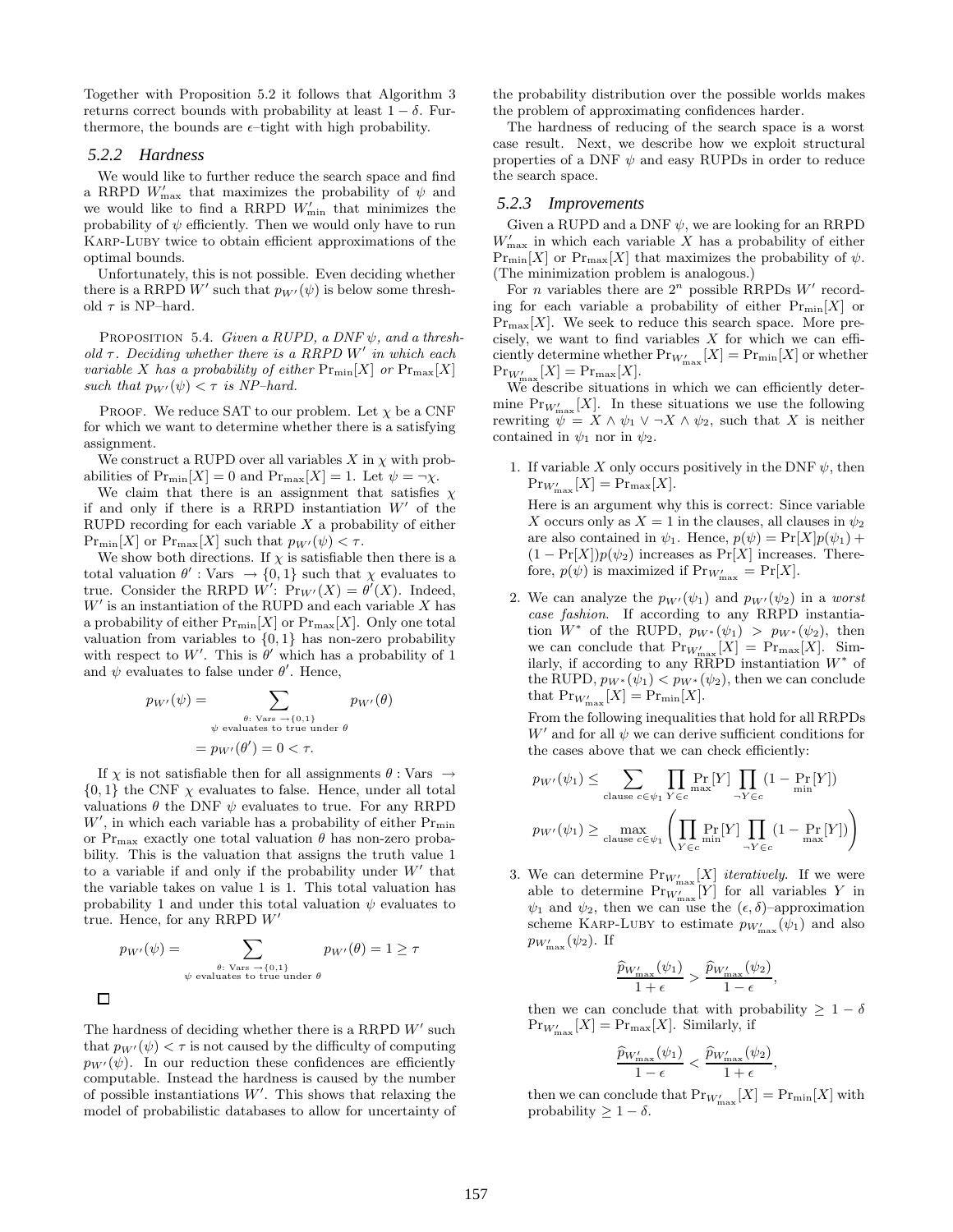Algorithm 4: CONF (DNF  $\psi$ , RUPD,  $\epsilon$ ,  $\delta$ )

| 1 Let $W^*$ : $Pr_{W^*}[X] = Pr_{min}[X] + \frac{Pr_{max}[X] - Pr_{min}[X]}{2}$                                                                                                                                                            |
|--------------------------------------------------------------------------------------------------------------------------------------------------------------------------------------------------------------------------------------------|
| 2 Let $\hat{p} =$ KARP-LUBY $(\psi, W^*, \epsilon, \delta)$                                                                                                                                                                                |
| $\scriptstyle\rm 3\ return$                                                                                                                                                                                                                |
| lower bound $\frac{\hat{p}}{1+\epsilon} - \sum_{X} \frac{\text{Pr}_{\text{max}}[X] - \text{Pr}_{\text{min}}[X]}{2}$<br>upper bound $\frac{\hat{p}}{1-\epsilon} + \sum_{X} \frac{\text{Pr}_{\text{max}}[X] - \text{Pr}_{\text{min}}[X]}{2}$ |
| and error bound $\delta$                                                                                                                                                                                                                   |

Whether we are able to determine  $Pr_{W'_{\text{max}}}[X]$  for a given variable  $X$  depends on the structure of the DNF that influences how far the iterative reasoning works and the probabilities recorded by the RUPD that can make a worst case analysis possible.

We suggest to determine  $\Pr_{W'_{\text{max}}}[X]$  when possible and then apply Algorithm 3 discussed in the previous section. If we were able to determine  $\Pr_{W'_{\text{max}}}[X]$  for k out of n variables, then the complexity of the algorithm goes down from  $2^{n}$  to  $2^{n-k}$ . However, whenever the iterative reasoning was applied to determine the value  $Pr_{W'_{\text{max}}}[X]$  for a variable, then the overall error probability increases by at most  $\delta$ .

Consider the special case where the unreliability is induced by selection predicates. That is, we consider queries  $\widehat{p}(Q)$ , where the input of Q is a reliable U–DB, in which  $Pr_{min}[X] = Pr_{max}[X]$ . Recall, that we refer to variables X with  $Pr_{min}[X] \neq Pr_{max}[X]$  as unreliable variables.

Observation 5.1. *Given a* U*–DB with reliable variables only. Let* Q *be an arbitrary query in our query language. Then in the result of* Q *all unreliable variables* X *occur only positively in the DNFs of the tuples.*

A select operation involving confidences introduces uncertain variables, but only assigns them the value 1 in the clauses of the tuples. All other operations do not change the assignments.

Using our improvement 1. for all these variable  $\Pr_{W'_{\text{max}}}[X] =$  $\Pr_{\text{max}}[X]$  (and similarly,  $\Pr_{W'_{\text{min}}}[X] = \Pr_{\text{min}}[X]$ ). Hence, in Algorithm 3 we only need to estimate the confidence of the DNF under  $W'_{\text{max}}$  and  $W'_{\text{min}}$  in order to obtain valid and almost tight bounds of the confidence under the RUPD.

Remark 5.1. *Given a* U*–DB with reliable variables only. Let* Q *be an arbitrary query in our query language. Then Algorithm 3 only needs to invoke the Karp–Luby algorithm twice.* Once for the instantiation  $W'_{\text{max}}$  :  $\Pr_{W'_{\text{max}}}[X] =$  $\Pr_{\text{max}}[X]$  and once for the instantiation  $W'_{\text{min}}$  :  $\Pr_{W'_{\text{min}}}[X] =$ Prmin[X]*. This yields an efficient approximation algorithm that outputs correct and tight bounds with high probability.*

#### *5.2.4 An Efficient Randomized Algorithm*

The approach above tries to calculate bounds that are close to the optimal bounds on the confidence. In order to obtain an efficient algorithm for confidence computation given any DNF and any RUPD we relax this requirement.

We propose Algorithm 4, which chooses for each variable X a probability at the center of the interval

$$
[\Pr_{\min}[X], \Pr_{\max}[X]],
$$

runs the Karp-Luby algorithm, and then adjusts the returned bounds.

Proposition 5.1. *Algorithm 4 is correct, that is, with*  $probability \geq 1 - \delta$  *for all instantiations RRPD*  $W^*$  *of the RUPD,*  $p_{W^*}(\psi)$  *is within the returned bounds. Its running time is polynomial in all parameters. However, the bounds are not tight.*

# **6. A RANDOMIZED ALGORITHM FOR EVALUATING PREDICATES**

Given an approximate selection query  $\hat{\sigma}_{\phi}(U)$ . The predicate  $\phi(t)$  is a Boolean combination of inequalities involving arithmetic expressions over the confidences of DNFs such as  $p(\psi_1)/p(\psi_2) \geq 2 \wedge p(\psi_3) < 0.3.$ 

Before we present our algorithm we carry out an analysis of the hardness of this problem. The hardness holds even if the probabilities of all variables are known exactly.

#### **6.1 Hardness of Evaluating Predicates**

Let us start by analyzing the hardness of simple predicates of the form  $p(\psi)$  or c, where or  $\in \{>, \geq, <, \leq\}$  and  $0 < c <$ 1.

We show that evaluating such a predicate is  $\#P$ –hard.

Theorem 6.1. *Evaluating any predicate of the form*

$$
p(\psi) \text{ or } c
$$

*for* or  $\in \{>, \geq, \leq, \leq\}$  *is #P-hard.* 

PROOF. In order to show that a problem A is  $\#P$ –hard, we need to find an efficient Turing reduction from another  $\#P$ –hard problem B [19]. In this reduction we are given an instantiation of  $B$  and we are granted access to an oracle that solves A. If we manage to solve the problem for the instantiation efficiently, then problem  $A$  is also  $\#P$ –hard.

Our reduction is from counting the number of satisfying assignments of a DNF formula which is  $#P$ –complete [19].

Given a DNF  $\psi$  whose number of satisfying assignments we want to compute. Let  $n$  be the number of variables in  $\psi$ . We execute binary search on  $[0, 2^n]$ , in order to find the number of satisfying assignments to  $\psi$ . If we can efficiently decide whether the number of satisfying assignments is op a certain threshold then we can find the number of satisfying assignments efficiently because the binary search needs at most  $\mathcal{O}(n)$  iterations.

We can use our oracle for  $p(\psi)$  or c in order to decide whether the number of satisfying assignments is op  $m$  as follows. We consider the case op is  $\geq$ . The other cases are similar. We construct a RRPD  $W^*$  over all n variables in  $\psi$  with a probability of 1/2. Here the confidence of  $\psi$ is equal to the number of satisfying assignments divided by  $2<sup>n</sup>$ . Furthermore, RRPD  $W^*$  records a probability for a new variable X.

We consider two cases. If  $c < \frac{m}{2^n}$ , then the new variable X has a probability of  $\frac{c \cdot 2^n}{m}$ . We have that the number of satisfying assignments of  $\psi$  is  $\geq m$  if and only if  $p(\psi) \geq \frac{m}{2^n}$ , which is equivalent to  $p(\psi \wedge X) \geq \frac{m}{2^n} \cdot \Pr[X] = c$ .

If  $c \geq \frac{m}{2^n}$ , then the new variable X has a probability of  $\frac{c-\frac{m}{2n}}{1-\frac{m}{2n}}$ . We have that the number of satisfying assignments of  $\psi$  is  $\geq m$  if and only if  $p(\psi) \geq \frac{m}{2^n}$ , which is equivalent to  $p(\psi \vee X) \ge \frac{m}{2^n} (1 - \Pr[X]) + \Pr[X] = c.$ This completes the reduction.  $\Box$ 

Problems in #P are in the strict sense counting problems. A more relaxed notion of #P equivalence [12] also includes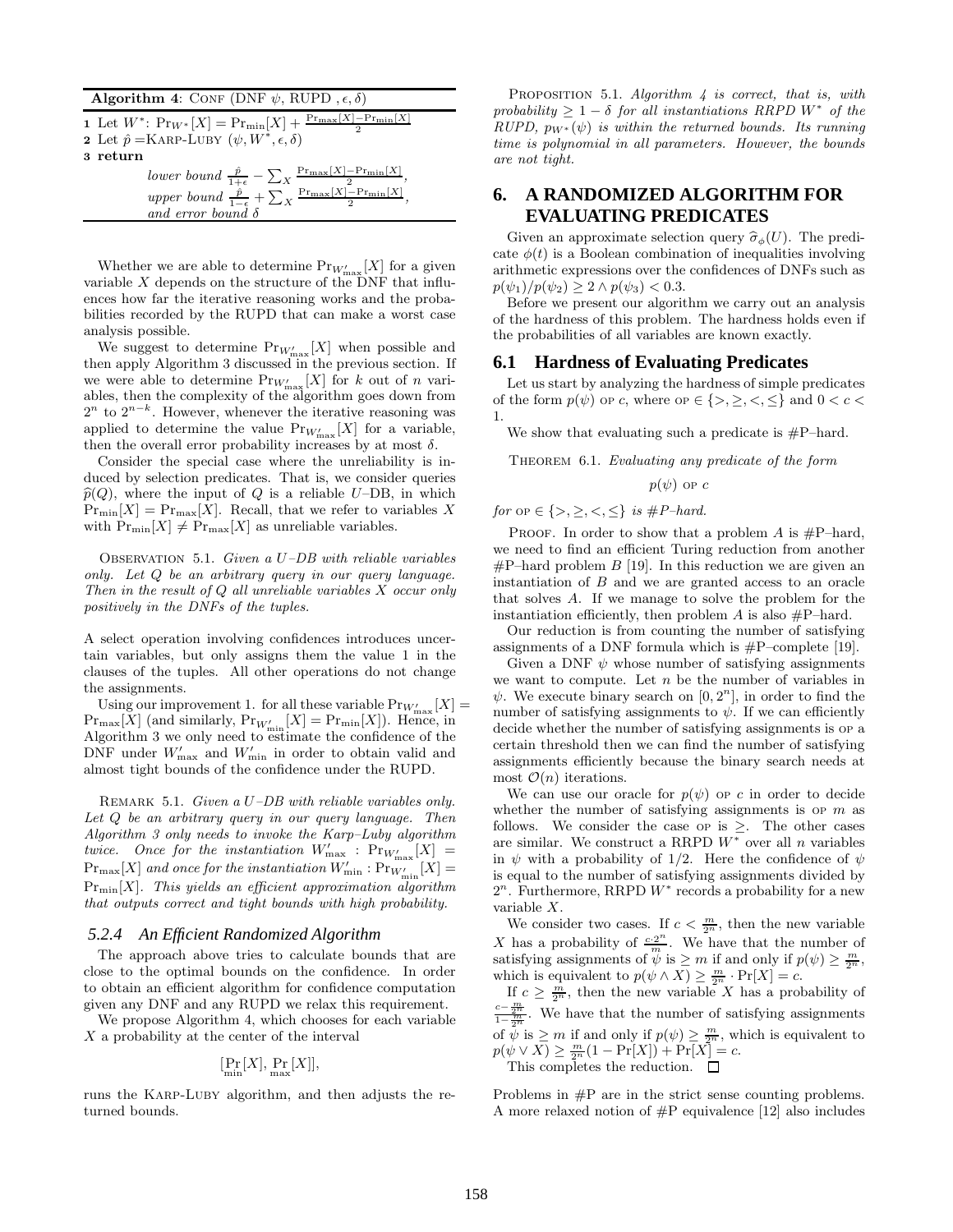other functional problems. One can show that that the confidence computation is #P–equivalent for probabilities in  $\mathbb{Q}$  [8, 11]. Along the same lines, one can show that deciding a predicate is in  $\#P$ . Together with Theorem 6.1 we have the following corollary.

Corollary 6.2. *Evaluating any predicate of the form*

$$
p(\psi) \text{ or } c
$$

*for*  $o \in \{>, \geq, \leq, \leq\}$  *is #P–equivalent.* 

Next we show that evaluating any non-trivial predicate is hard.

THEOREM 6.3. *Evaluating any non-trivial predicate is either NP–hard or coNP–hard. Thus unless P*=*NP or P*=*coNP there is no efficient algorithm evaluating predicates.*

PROOF. Let  $\phi$  be some non-trivial predicate over the confidence of the DNF formulas  $\psi_1, \ldots, \psi_k$ .

Before we describe the reduction showing that evaluating  $\phi$  is as least as hard as deciding SAT we make preliminary observations about the predicate  $\phi$ . The predicate  $\phi(\psi_1,\ldots,\psi_k)$  is a Boolean combination of inequalities of the form  $g(p(\psi_1), \ldots, p(\psi_k))$  or 0, where or  $\in \{<,\leq,=,\neq\geq,>\}$ and  $g(\cdot)$  is an arithmetic expression.

Since  $\phi$  is non-trivial there are confidence values  $p_1, \ldots, p_k$ such that varying  $p_i$  changes the value of the predicate. We claim that the value of the predicate cannot change infinitely often if we fix all variables but  $p_i$  and we vary  $p_i$  from 0 to 1.

The functions  $g$  can be rewritten as rational functions over the variable  $p_i$ . Now how often the value of the inequality  $g(p(\psi_1), \ldots, p(\psi_k))$  or 0 changes is bounded by the sum of the degrees of the polynomials in the numerator and denominator. Given two predicates, how often the AND or the OR of the two predicates changes the truth value is bounded by the sum of how often each predicate changes its truth value.

Consider our predicate  $\phi$  again. By pushing down negations of the Boolean combination ( $>$  becomes  $\leq$ ,  $=$  becomes  $\neq$ , etc.) and inductively analyzing the ANDs and ORs we get that the truth value cannot change infinitely often if we vary  $p_i$  from 0 to 1.

Hence, if we fix  $p_1, \ldots, p_k$  and vary  $p_i$  then either  $(a)$ there is a value  $\tau \in (0,1]$  and there is a Boolean value b such that: for  $p_i \in [0, \tau)$  the predicate  $\phi$  evaluates to b and for  $p_i = \tau$  the predicate  $\phi$  evaluates to  $\neg b$  or (b) there is a value  $\tau \in [0, 1]$  and there is a Boolean value b such that: for  $p_i \in [0, \tau]$  the predicate  $\phi$  evaluates to b and there is a value  $\epsilon$  such that for  $p_i \in (\tau, \tau + \epsilon]$  the predicate  $\phi$  evaluates to  $\neg b$ .

Case (a): Let  $\chi$  be a CNF formula over variables  $Y_1, \ldots, Y_{n'}$ for which we want to determine whether it is satisfiable. We create a RUPD over all variables of  $\psi$  each with a probability of  $1/2$  and over a new variable X with a probability of  $\tau$ . Furthermore, the RUPD records probabilities for  $k-1$  new variables  $X_1, \ldots, X_{i-1}, X_{i+1}, \ldots, X_k$  with values  $p_1, \ldots, p_{i-1}, p_{i+1}, \ldots, p_k$ . Let  $\psi = \neg \chi \wedge X$ , which we can efficiently represent as a DNF. By construction we have that  $p(\psi) \in [0, \tau]$ . Hence, the following statements are equivalent

1. 
$$
\phi(X_1, ..., X_{i-1}, \psi, X_{i+1}, ..., X_k) = b
$$
  
2.  $p(\psi) < \tau$ 

3.  $p(\neg \chi) < 1$ 

#### 4.  $\chi$  is satisfiable

Case (b): Let  $\chi$  be a CNF formula over variables  $Y_1, \ldots, Y_{n'}$ for which we want to determine whether it is satisfiable. We create a RUPD over all variables of  $\psi$  each with a probability of  $1/2$  and over a new variable X with a probability of  $\frac{\tau}{1-\epsilon'}$ , where  $\epsilon' = \min(\epsilon, 1-\tau, 2^{-n'}, 1-\frac{\tau}{\tau+\epsilon})$ . Furthermore, the RUPD records probabilities for  $k-1$  new variables  $X_1, \ldots, X_{i-1}, X_{i+1}, \ldots, X_k$  with values  $p_1, \ldots, p_{i-1}, p_{i+1}$ ,  $\ldots, p_k$ . Let  $\psi = \neg \chi \wedge X$ . By construction we have that  $p(\psi) \in [0, \tau + \epsilon].$ 

We claim that  $\phi(X_1, \ldots, X_{i-1}, \psi, X_{i+1}, \ldots, X_k)$  evaluates to  $b$  if and only if  $\chi$  is satisfiable.

If  $\chi$  is satisfiable then  $p(\neg \chi) < 1$ . Since all variables of  $\chi$ have a probability  $1/2$  this implies  $p(\neg \chi) \leq 1 - 2^{-n'} \leq 1 - \epsilon'$ . Hence  $p(\psi) = p(\neg \chi \wedge X) \leq (1 - \epsilon')(\frac{\tau}{1 - \epsilon'}) = \tau$ . Thus, the predicate evaluates to b.

If  $\chi$  is not satisfiable then  $p(\neg \chi) = 1$ . Hence  $p(\neg \chi \wedge X) =$  $p(X) = \frac{\tau}{1-\epsilon'} \leq \frac{\tau}{1-(1-\frac{\tau}{\tau+\epsilon})} \leq \tau + \epsilon$ . Furthermore,  $p(\psi) = \frac{\tau}{1-\epsilon'} > \tau$ . Thus, the predicate evaluates to  $\neg b$ .

For both cases (a) and (b) we conclude that if  $b = 1$  then evaluating  $\phi$  is NP-hard. If  $b = 0$  then evaluating  $\phi$  is coNPhard.  $\square$ 

Despite this negative result we could ask ourselves whether there is an efficient randomized algorithm if we are willing to accept errors. Before we answer this question, let us introduce the complexity class BPP.

DEFINITION 6.4. The class of decision problems for which a PTIME randomized algorithm exists which outputs the correct answer with probability  $\geq 2/3$  is called BPP.  $\Box$ 

In fact, the constant  $2/3$  is arbitrary, it could be any constant greater than 1/2. (Note, that any algorithm with error probability  $\geq 1/2$  is useless, because we can simply flip a coin.) As an immediate consequence of Theorem 6.3 we have the following corollary.

Corollary 6.5. *There is no efficient algorithm that evaluates a non-trivial predicate correctly with probability*  $\geq 2/3$ *unless BPP*⊃*NP.*

It is considered unlikely that BPP ⊃ NP [8]. Since BPP  $=$  coBPP it is also considered unlikely that BPP  $\supset$  coNP.

We established that deciding simple predicates of the form  $p(\psi)$  op c is at least as hard as any enumeration problem in #P. Furthermore, there is no efficient randomized algorithm deciding any non-trivial predicate unless BPP⊃NP.

#### **6.2 Efficiently Evaluating Predicates**

The results in this section generalize the results of [14] to unreliable  $U$ –DBs. We cannot hope to efficiently evaluate all predicates with bounded error. Instead we will present an efficient algorithm that refuses to output a guess for some inputs, but for other inputs outputs a guess of the predicate that is correct with high probability  $1 - \delta$ .

We want to guess the value of a predicate that is based on confidences of DNFs  $\psi_1, \ldots, \psi_k$  given a tuple t. Our guess,  $\phi(t)$  has to be correct with probability at least  $1 - \delta$ . To do so, for all i we approximate the confidence of  $\psi_i$  running the confidence computation for  $M_i$  rounds of sampling. The result is  $\hat{p}_{\min}^i, \hat{p}_{\max}^i$ . The guarantee is that for all  $\epsilon$  and for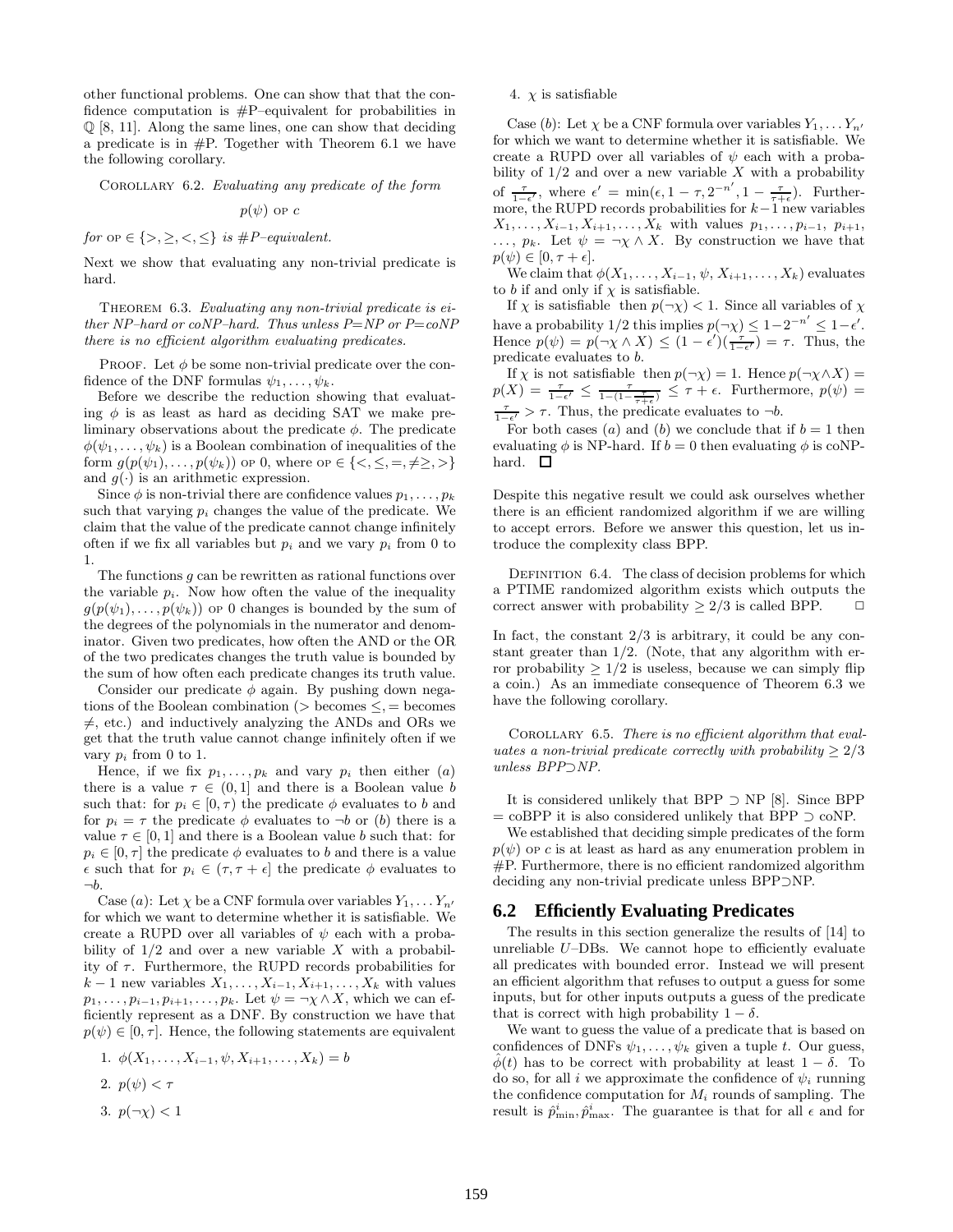Algorithm 5: PREDICATE APPROXIMATION  $(\phi, \psi_1, \ldots, \psi_k, \text{RUPD}, \delta, \text{bound on running time})$  $l_{\text{max}}$ , update rate r ) 1 for  $i \in [k]$  do  $M_i = 0, M'_i = r|\psi_i|$ 2 Let the number of rounds be  $l = 0$ 3 while  $l \leq l_{\max}$  do 4 for  $i \in [k]$  do 5  $\hat{p}_{\min}^i, \hat{p}_{\max}^i \leftarrow \text{IMPROVE-CONF } (\psi_i, M_i')$ 6 | Maximize  $\epsilon$  // Using binary search subject to  $\exists \hat{\phi} \forall \vec{x} \in \{ \frac{\hat{p}_{\text{min}}^1}{1+\epsilon}, \frac{\hat{p}_{\text{max}}^1}{1-\epsilon} \} \times ... \times \{ \frac{\hat{p}_{\text{min}}^k}{1+\epsilon}, \frac{\hat{p}_{\text{max}}^k}{1-\epsilon} \}$ :  $\phi(\vec{x}) = \hat{\phi}$  $\begin{array}{ll} \pi & \text{if} \ \ \epsilon \neq \bot \wedge \epsilon > 0 \wedge 2ke^{\epsilon^2 \cdot l \cdot r / 3} \leq \delta \ \ \text{then} \end{array}$ 8 **return** guess  $\hat{\phi}$ 9  $l \leftarrow l + 1$ 10  $\Box$  for  $i \in [k]$  do  $M_i \leftarrow M_i + M'_i$ 11 return "Don't know"

$$
\begin{aligned} \text{all } \delta \geq 2e^{\frac{M_i \cdot \epsilon^2}{3|\psi_i|}} \colon \\ \Pr\left[p(\psi_i) \in \left[\frac{\hat{p}^i_{\min}}{1+\epsilon}, \frac{\hat{p}^i_{\max}}{1-\epsilon}\right]\right] \geq 1-\delta \end{aligned}
$$

Note that this guarantee holds for the basic Algorithm 2 of Sec. 5.1 that computes the average of  $M_i$  calls to the ESTIMATOR. This guarantee also holds for the general algorithm of Sec. 5.2 that computes up to  $2<sup>n</sup>$  of these averages each over  $M_i$  calls to the ESTIMATOR. This guarantee holds for the algorithm sketched in Sec. 5.2.3 that computes 2 averages each over  $M_i$  calls to the ESTIMATOR. We refer to any of these algorithms as  $CONF(\psi_i, M_i)$ . They all have the nice property that successive improvements are possible. Let us assume the algorithms keep track of the averages and the number of samples. Then we can request an Improve- $CONF(\psi_i, RUPD, M'_i)$  which runs CONF for  $M'_i$  more rounds and outputs  $\hat{p}_{\max}^i, \hat{p}_{\max}^i$  as the result of  $M_i + M'_i$  rounds of sampling.

The next lemma upper bounds the error probability if we decide the predicate based on these estimates.

LEMMA 6.6.  $[14]$  Let  $\phi$  be a predicate over confidences of *the DNFs*  $\psi_1, \ldots, \psi_k$ . Let  $\hat{p}_{\min}^i, \hat{p}_{\max}^i$  be the result of calling  $CONF(\psi_i, M_i)$ .

*If for some*  $\epsilon$  *the member points in the axis–parallel orthotope:*

$$
\left(\frac{\hat{p}^1_{\min}}{1+\epsilon},\frac{\hat{p}^1_{\max}}{1-\epsilon}\right)\times\cdots\times\left(\frac{\hat{p}^k_{\min}}{1+\epsilon},\frac{\hat{p}^k_{\max}}{1-\epsilon}\right)
$$

*all agree on a value*  $\hat{\phi}$  *for*  $\phi$ *, then* 

$$
\Pr[\hat{\phi} \neq \phi(t)] \le \sum_{i=1}^{k} 2e^{\frac{M_i \cdot \epsilon^2}{3|\psi_i|}}
$$

In [14] it is remarked that one only has to check the corner points of the orthotope.

Algorithm 5 successively improves the estimates until the error bound  $\sum_{i=1}^k 2e^{\frac{M_i\cdot\epsilon^2}{3|\psi_i|}}$ 

 $\frac{3|\psi_i|}{\delta}$  is at most the desired bound  $\delta$ . In practice, one would try to figure out a trade–off between the overhead of checking whether the error-bound  $\delta$  is achieved and the possible overhead of computing too many rounds and set the parameter  $r$  accordingly.

PROPOSITION 6.1. *Algorithm 5 is correct.* 

PROOF SKETCH. By Lemma 6.6 and the correctness of CONF and IMPROVE-CONF for all DNFs the true confidence  $p(\psi_i)$  is between  $\frac{\hat{p}^i_{\min}}{1+\epsilon}$  and  $\frac{\hat{p}^i_{\max}}{1-\epsilon}$  with probability at least  $1-\epsilon$  $2e^{\frac{M_i-\epsilon^2}{3}}.$  Furthermore, if all confidences  $p(\psi_i)$  are in fact in that interval then the predicate evaluates to  $\hat{\phi}$ . Hence, if the algorithm returns a guess  $\hat{\phi}$  then this guess is correct with probability at least  $1 - \sum_{i=1}^{k} 2e^{\frac{M_i \cdot \epsilon^2}{3}} = 1 - \sum_{i=1}^{k} 2e^{\frac{l \cdot r \cdot \epsilon^2}{3}} =$  $1 - 2ke^{e^{2} \cdot l \cdot r/3}$  which is at least  $1 - \delta$  (see line 7).

#### *The Limits of Predicate Approximation.*

As we have seen in Sec. 6.1, evaluating predicates is hard. Thus, we cannot assume that it is always possible to achieve a given error bound δ. PREDICATE APPROXIMATION has an upper bound on the number of improvements  $l_{\text{max}}$ . If after  $l_{\text{max}}$  calls to IMPROVE-CONF for each DNF it was not possible to achieve an error bound of  $\leq \delta$  then the algorithm outputs "Don't know". Let us look at an example illustrating the impossibility of predicate approximation. Consider the predicate  $\phi(\psi) = p(\psi) > 0.5$ . Suppose that  $p(\psi) = 0.5$ . In this case, it is necessary to precisely compute the confidence instead of using an approximation. Also it can be impossible to come up with a good guess for this predicate if  $\psi$  involves unreliable variables and the lower bound is smaller than 0.5 and the upper bound is greater than 0.5. Here the variables are too unreliable to compute the predicate at all. Those difficult predicates are *not robust*.

DEFINITION 6.7. Given a predicate  $\phi(\psi_1, \ldots, \psi_k)$  and an RUPD.  $\phi$  is called  $\epsilon_0$ -robust if, for all RRPD instantiations  $W^*$  of the RUPD and for all points  $(\hat{p}_1, \ldots, \hat{p}_k)$  in the  $\epsilon_0$ neighborhood of the confidence values*,*

$$
\phi(p_{W^*}(\psi_1),\ldots,p_{W^*}(\psi_k))=\phi(\hat{p}_1,\ldots,\hat{p}_k)
$$

where the  $\epsilon_0$ -neighborhood of a point  $p_1, \ldots, p_k$  contains all points  $(\hat{p}_1, \ldots, \hat{p}_k)$  such that for all i:  $p_i(1 - \epsilon_0) \leq \hat{p}_i \leq$  $p_i(1 + \epsilon_0).$ 

We cannot determine the level of robustness of a predicate without computing the exact bounds on the confidences. Therefore, to keep our approximation algorithm efficient, we need to bound the running time. In particular, Algorithm 5 outputs guesses for  $\frac{3 \ln(\delta/2k)}{l_{\max}r}$ -robust predicates with high probability.

PROPOSITION 6.1. Let  $\hat{\phi}$  be the guess returned by PREDI-CATE APPROXIMATION  $(\phi, \psi_1, \ldots, \psi_k, \, RUPD, \, \delta, l_{\max})$  after l *executions of the while loop. Then with probability*  $\geq 1 - \delta$ *the predicate is not*  $\frac{3 \ln(\delta/2k)}{(l-1)r}$ -robust.

*If the algorithm returns "Don't know" then with probability*  $\geq 1-\delta$  the predicate is not  $\frac{3\ln(\delta/2k)}{(\ln n x)^r}$ -robust.

This proposition justifies the running time of our algorithm. Because of the level of robustness the algorithm cannot terminate earlier.

#### **7. ACKNOWLEDGMENTS**

This material is based upon work supported by the AFOSR under Award No. FA9550-07-1-0437, by the U.S. Department of Homeland Security under Grant Award Number 5- 36423.5750, and by the National Science Foundation under